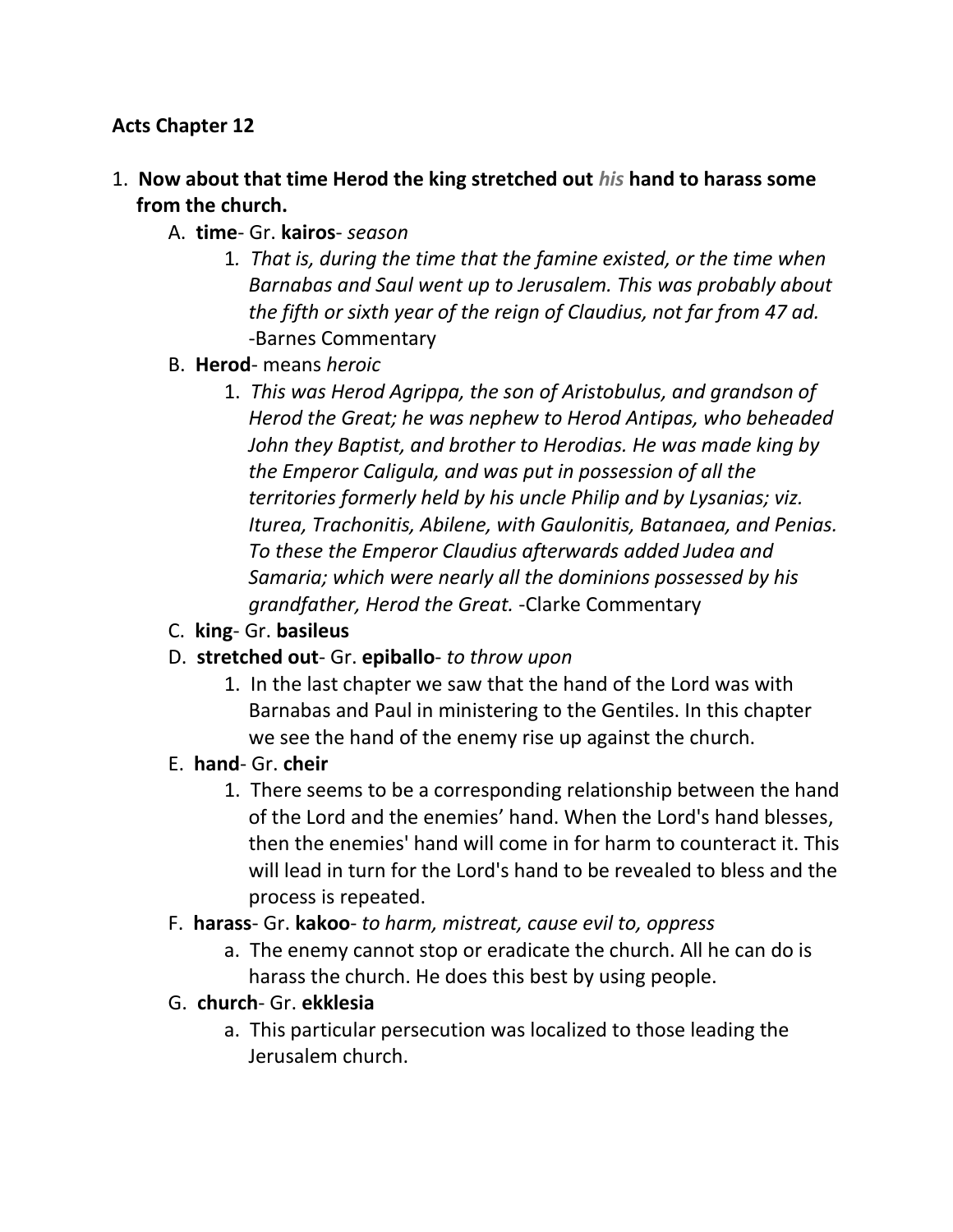#### 2. **Then he killed James the brother of John with the sword.**

- A. **killed** Gr. **anaireo**
- B. **James** means *supplanter*
	- 1. *This was the son of Zebedee, Mat\_4:21. He is commonly called James the Greater, in contradistinction from James, the son of Alpheus, who is called James the Less, Mat\_10:3. -Barnes Commentary*
	- 2. This James, the brother of John, should not be confused with James, the Lord's brother, and the author of the book of the same name.
	- 3. Stephen was the first recorded martyr of the Christian faith, but James was the first of the original 12 disciples of Jesus to be martyred for their faith.
	- 4. James probably was selected first because of his overt witness of Christ. He was one of the sons of thunder. He probably made too much "noise" for the Romans to ignore.
- C. **brother** Gr. **adelphos**
- D. **John**
	- 1. James and John were called the sons of Zebedee and also the sons of thunder. Mar 10:35, Mark 3:17
- E. **sword** Gr. **machaira**
	- 1. This was the short double-sided sword of the Roman soldiers. No doubt, the king had James killed by a Roman soldier.
- 3. **And because he saw that it pleased the Jews, he proceeded further to seize Peter also. Now it was** *during* **the Days of Unleavened Bread.** 
	- A. **And because he saw that it pleased the Jews,**
		- 1. **saw** Gr. **eido**
		- 2. **pleased** Gr. **esti arestos** *was agreeable, pleasing*
			- a. Herod was a politician of his day. He went with public opinion. Most of our leaders today do the same. As Christians, we are called to proclaim God's word, no matter what the public opinion is at the time.
		- 3. **Jews**
	- B. **he proceeded further to seize Peter also**
		- 1. **proceeded** Gr. **prostithemi** *to add on further*
		- 2. **seize** Gr. **sullambano** *to take with*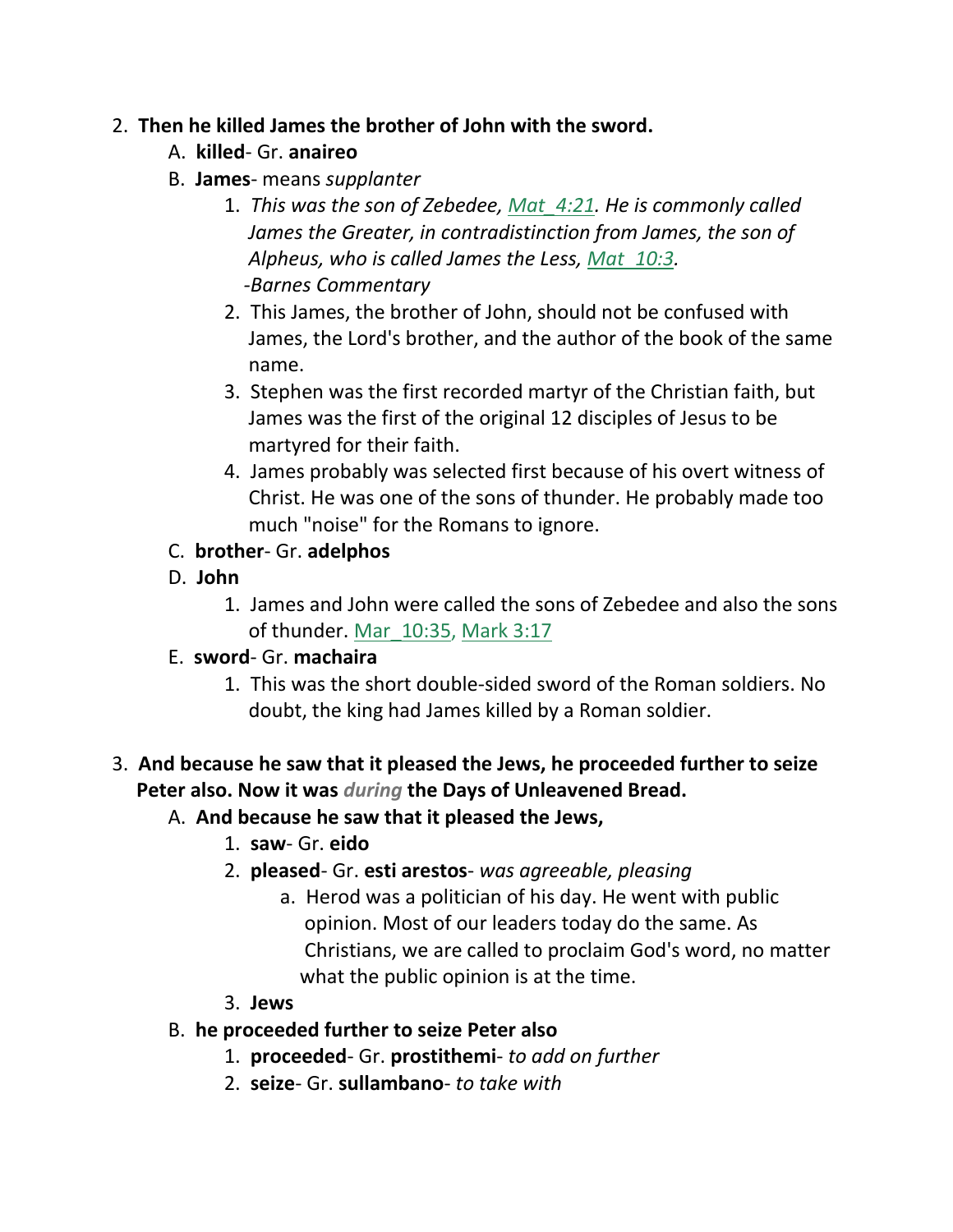- 3. **Peter**
	- a. Peter was seen as the leader among the disciples.
- C. **Now it was during the Days of Unleavened Bread**
	- 1. **during** Gr. **en** in
	- 2. **Days** Gr. **hemera**
	- 3. **Unleavened Bread** Gr. **azumos** *without leaven*
		- a. *The Passover, or the seven days immediately succeeding the Passover, during which the Jews were required to eat bread without leaven, Exo\_12:15-18. It was some time during this period that Herod chose to apprehend Peter. Why this time was selected is not known. As it was, however, a season of religious solemnity, and as Herod was desirous of showing his attachment to the religious rites of the nation (Josephus, Antiq., Exo\_19:7, Exo\_19:3), it is probable that he chose this period to show to them more impressively his purpose to oppose all false religions, and to maintain the existing establishments of the nation.* -Barnes Commentary
- 4. **So when he had arrested him, he put** *him* **in prison, and delivered** *him* **to four squads of soldiers to keep him, intending to bring him before the people after Passover.** 
	- A. **So when he had arrested him,**
		- 1. **arrested** Gr. **piazo** *to squeeze, that is, seize*
	- B. **he put him in prison,**
		- 1. **put** Gr. **tithemi**
		- 2. **prison** Gr. **phulake**
	- C. **and delivered him to four squads of soldiers to keep him,**
		- 1. **delivered** Gr. **paradidomi**  *to give over*
		- 2. **four** Gr. **tessares**
		- 3. **squads** Gr. **tetradion** *a set of four; a detachment of four men*
		- 4. **soldiers** Gr. **stratiotes**
			- a. *A "quaternion" was a company of "four"; consequently the whole number employed here was sixteen. The Romans divided the night into four watches so that the guards could be relieved; those who were on guard occupying three hours, and being then relieved. Of the four who were on guard, two were with Peter in the prison Act\_12:6, and two*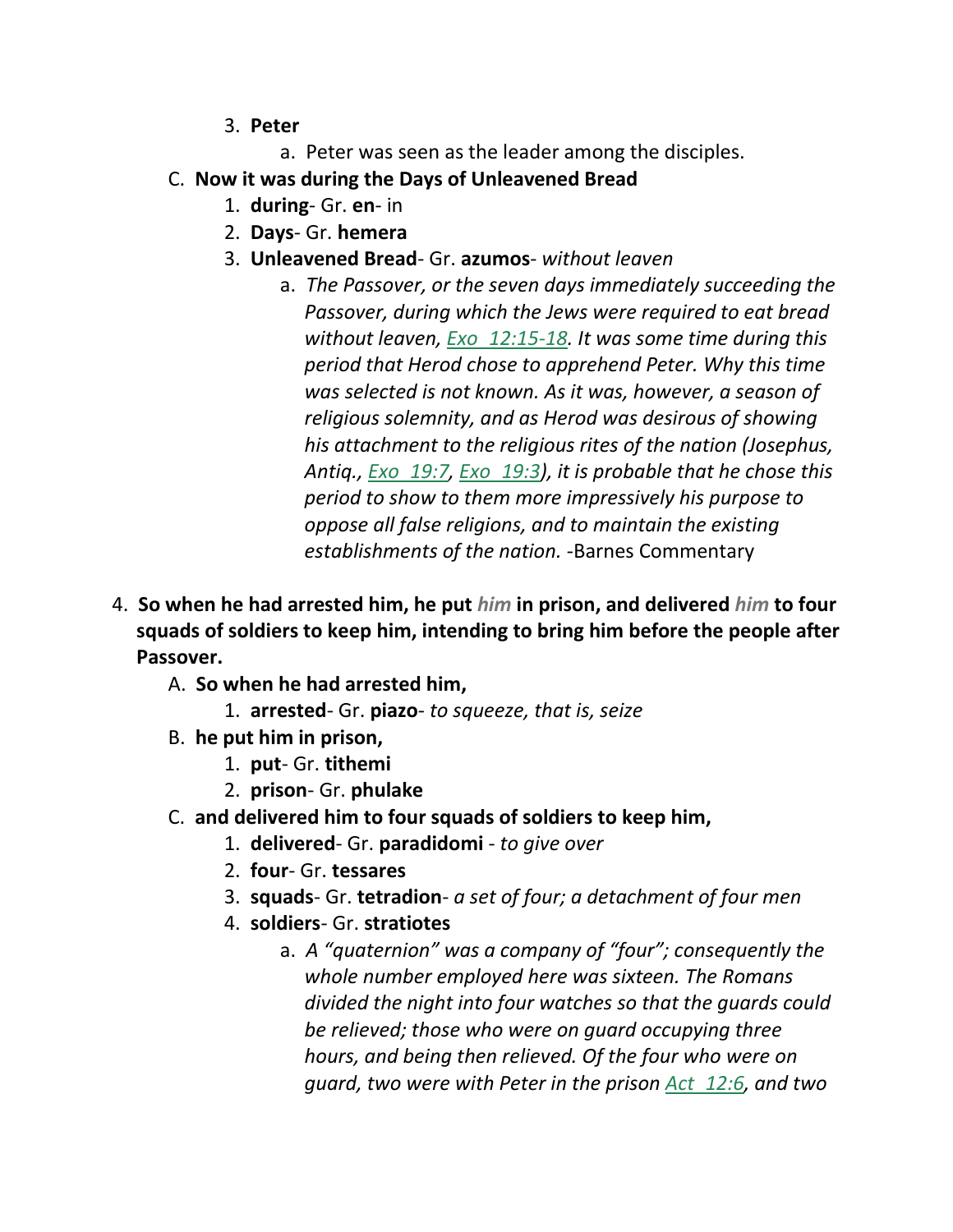*kept watch before the door of the prison. The utmost precaution was taken that he should not escape; and Herod thus gave the most ample assurance to the Jews of his intention to secure Peter, and to bring him to trial.* -Barnes Commentary

- 5. **keep** Gr. **phulasso**
	- a. This is not the first time Peter had been in prison and had miraculously been set free by an angel. Herod wanted maximum security put on his case.

## D. **intending to bring him before the people after Passover**

- 1. **intending** Gr. **boulomai** *to resolve*
- 2. **bring** Gr. **anago-** *bring up*
- 3. **people** Gr. **laos**
	- a. This is the Jewish people.
	- b. Jesus was brought before the people and then scourged and crucified. No doubt it entered into Peter's mind about the possibility of him following in Jesus' footsteps with a cruel roman scourging and a horribly painful crucifixion. No doubt, the thought of that was not pleasant. However, I believe Peter knew that this was not his time to die because of what Jesus told him on the beach before He went up into heaven. He told Peter when he was old he would die. John 21:18 He was not old yet. I believe this held him steady through this trial. We are to war a good warfare by the prophecies that we have received.  $1$  Tim. 1:18
- 4. **Passover** Gr. **pascha**
	- a. The Feast of Unleavened Bread was connected to the Passover. Herod was waiting until this feast was over to bring Peter before the people. Herod probably wanted to wait until most of the crowds had dispersed, before he dealt with Peter, as he did not want a riot on his hands.
- 5. **Peter was therefore kept in prison, but constant prayer was offered to God for him by the church.** 
	- A. **Peter was therefore kept in prison,**
		- 1. **kept** Gr. **tereo**
			- a. The length of this incarceration is unknown.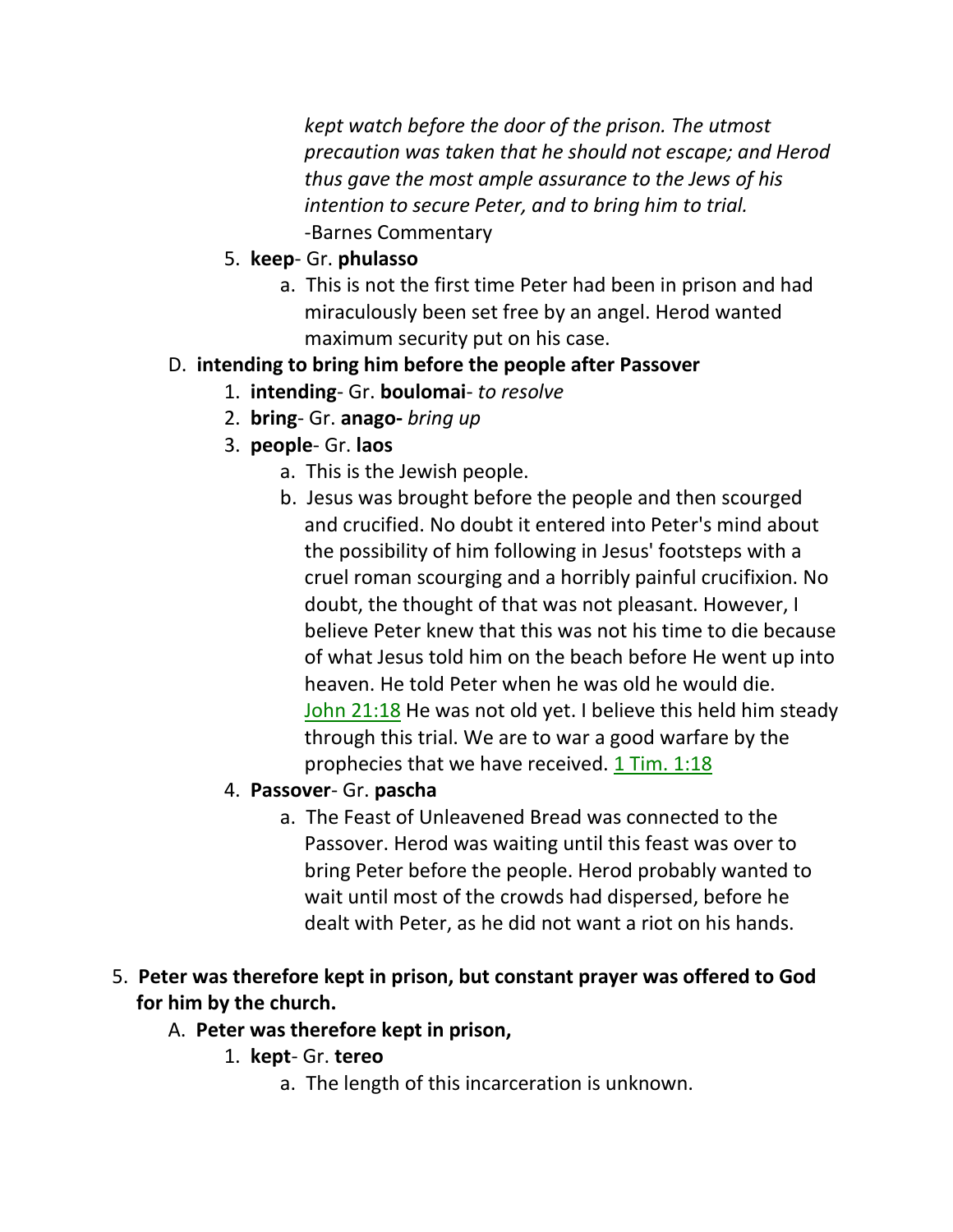- 2. **prison** Gr. **phulake**
- B. **but constant prayer was offered to God for him by the church**
	- 1. **constant** Gr. **ektenes** *extended; met. intense, earnest, fervent*
		- a. This emphasizes that we need each other. We need prayer from time to time from other believers. The shield that faith is likened to in Eph. 6, was the roman shield that had hooks on either side, so it could interlock with other shields. We need to link our faith together in prayer for each other.
		- b. Paul recognized his need for prayer and asked for it. Rom\_15:30, 2Co\_1:11, Eph\_6:19, Php\_1:19, 1Th\_5:25, **Phm**  $1:22$  If Paul needed prayer and had the humility to ask for it, we should as well.
	- 2. **prayer** Gr. **proseuche**
		- a. There is a mystery to prayer, but one thing is clear, that we must ask God to intervene in our lives and in the natural realm because He has given us authority over our own will, lives, and the earth. Ps. 115:16
		- b. There is power released through prayer. Jas 5:16
	- 3. **offered** Gr. **ginomai** *happened or made*
	- 4. **church** Gr. **ekklesia**
- 6. **And when Herod was about to bring him out, that night Peter was sleeping, bound with two chains between two soldiers; and the guards before the door were keeping the prison.** 
	- A. **And when Herod was about to bring him out,**
		- 1. **bring out** Gr. **proago** *to lead forth*
	- B. **that night Peter was sleeping,**
		- 1. **night** Gr. **nux**
		- 2. **sleeping-** Gr. **koimao**
			- a. This is an amazing thing. Herod was about to bring out Peter for his trial, and Peter was sleeping soundly, that the angel had to strike him to wake him up! Most people would be up worrying and wringing their hands in fear if they were going to be killed the next day. Peter could fall asleep because of the prophecy Jesus gave him about him being old when he died. He was not old yet and knew he would not be put to death right then.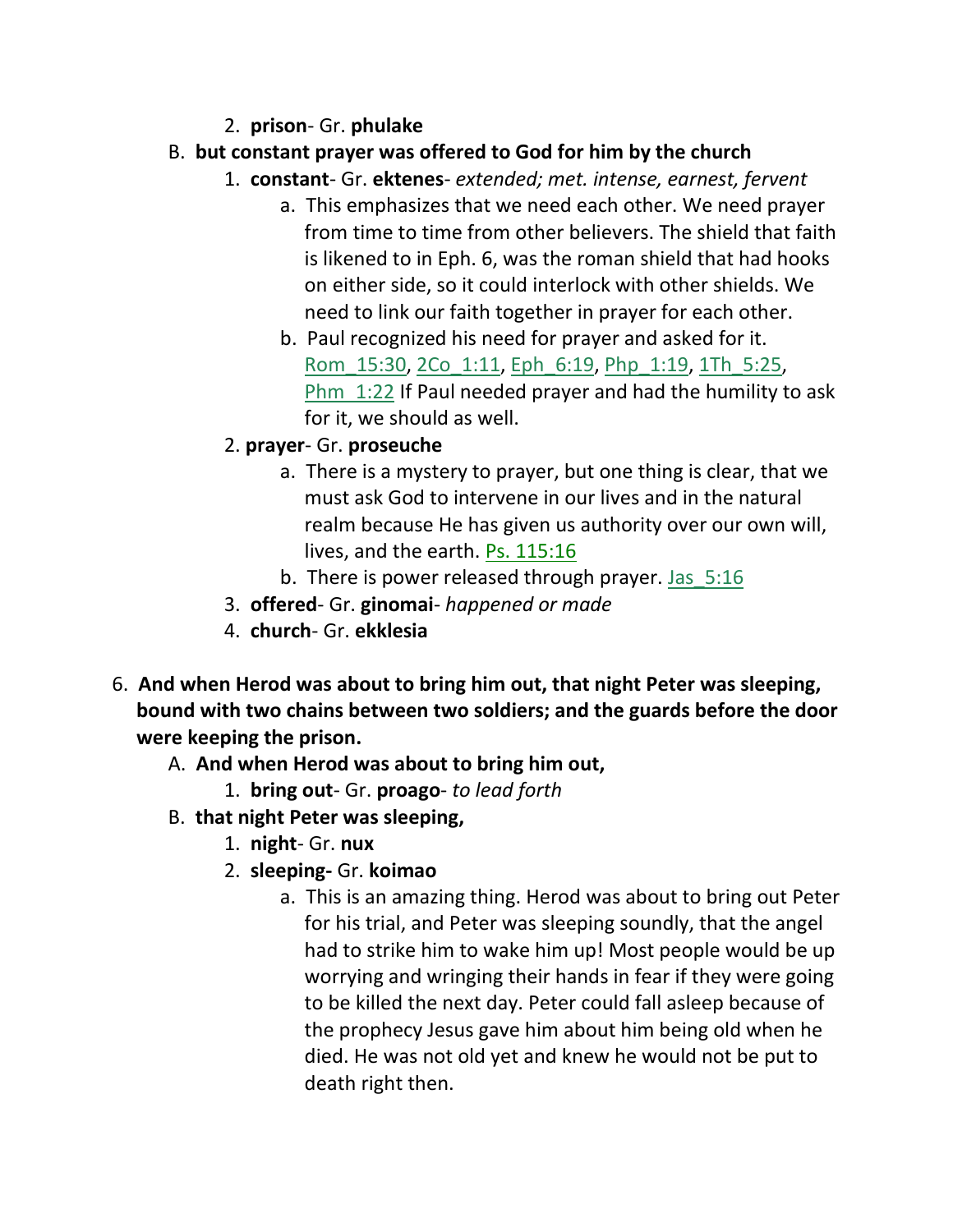#### C. **bound with two chains between two soldiers,**

#### 1. **bound**- Gr. **deo**

- a. You can rest in faith no matter what is going on around you or to you.
- 2. **two chains** Gr. **duo halusis**
	- a. One chain was connected to the soldier on his right and the other to the soldier on his left.

#### 3. **two soldiers**- Gr. **duo stratiotes**

## D. **and the guards before the door were keeping the prison**

## 1. **guards**- Gr. **phulax**

- a. Four guards watched over Peter at any given time. Two in his cell and two outside his prison door.
- b. For Peter to get out of prison with this level of security was an undeniable miracle.
- 2. **door** Gr. **thura**
- 3. **keeping** Gr. **tereo**
- 4. **prison** Gr. **phulake**
- 7. **Now behold, an angel of the Lord stood by** *him,* **and a light shone in the prison; and he struck Peter on the side and raised him up, saying, "Arise quickly!" And his chains fell off** *his* **hands.** 
	- A. **Now behold,**
		- 1. **behold** Gr. **idou** look!
	- B. **an angel of the Lord stood by him,**
		- 1. **angel** Gr. **aggelos** *messenger*
		- 2. **Lord** Gr. **kurios**
		- 3. **stood** Gr. **histemi**
	- C. **and a light shone in the prison,**
		- 1. **light** Gr. **phos**
			- a. Angels are ministers of light and fire, and are illuminous. They shine with the glory of God.
		- 2. **shone**
			- a. God can make His light shine in your darkest situation. Praise God! You just need to rest in God's promise, just like Peter did.
	- D. **and he struck Peter on the side and raised him up,**
		- 1. **struck** Gr. patasso- to strike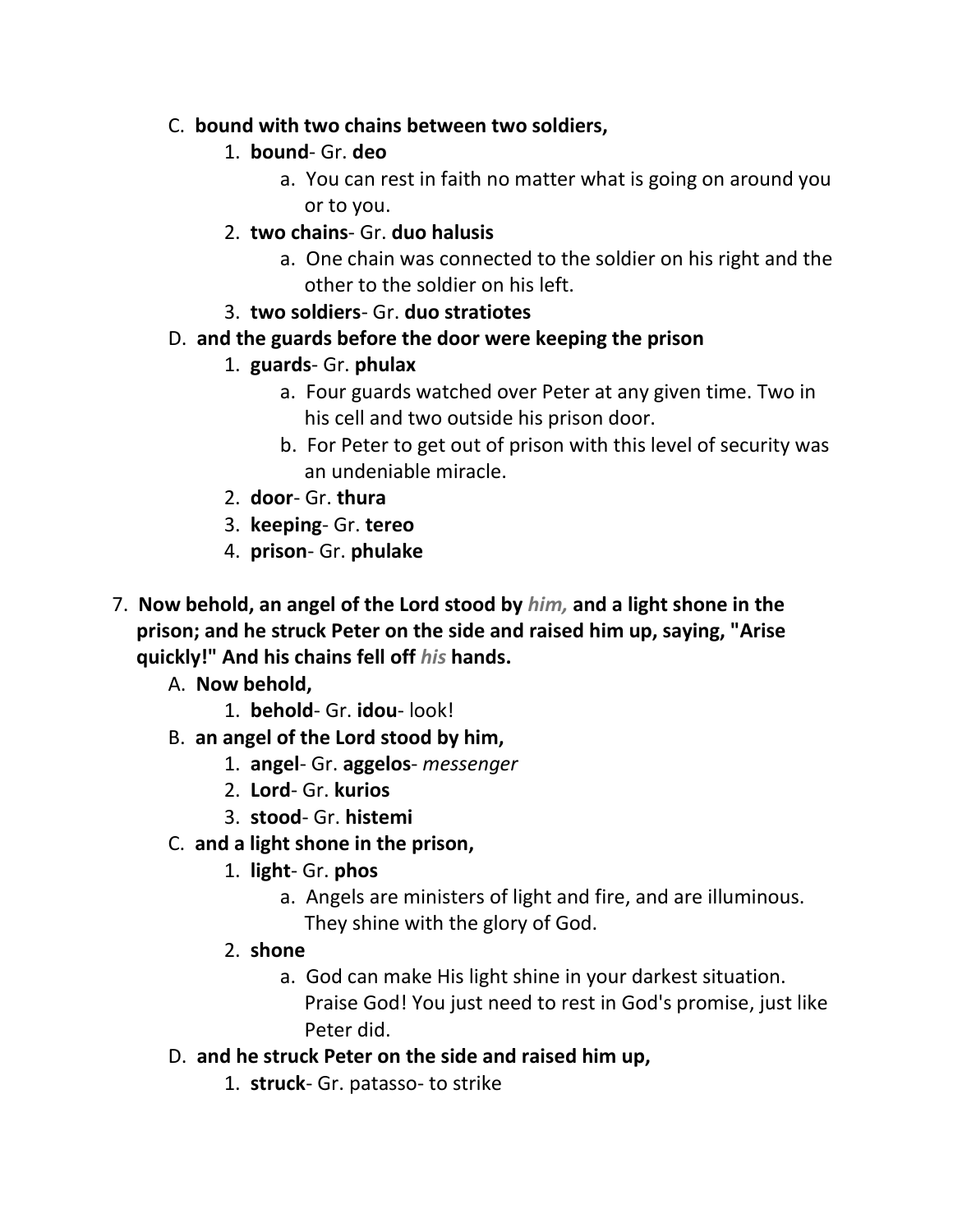- a. This word is in the aorist tense, so he struck him once. However, I think it is important to see that the angel had to strike Peter to wake him up. Why is that significant? It is because Peter was in a deep sleep! He was not awake worrying or having fitful sleep.
- 2. **side** Gr. **pleura**
- 3. **raised up** Gr. **egeiro** *to rouse*
	- a. This means the angel roused him out of sleep by striking him.

## E. **saying**

- F. **Arise quickly**
	- 1. **Arise**
	- 2. **quickly** Gr. **en tachos** *in speed, in haste*
		- a. No doubt the angel had caused the men guarding Peter to fall asleep or pass out. Even though the angel had disarmed all four men guarding him in some fashion and was in control of this miracle, the angel still said arise **quickly**. This means we are required to offer quick obedience to God. This is needed to cooperate with God and the miracle He is doing in your life.

# G. **And his chains fell off his hands**

- 1. **chains**
- 2. **fell off**
	- a. Notice, Peter was told to arise first before the chains fell off. It does not say the chains fell off and Peter was told to arise. It was when Peter acted on what he was told to do that is when his chains fell off. Acting on the Word of God will set you free and set things into motion for your deliverance!
	- b. This would not be the only time prison chains would fall off in a miraculous way. Act 16:26

# 3. **hands**

a. Notice, Peter was responsible for what he could do- arise quickly, but the Lord did what he could not do- his chains fell off. We must cooperate with the miracle working power of God.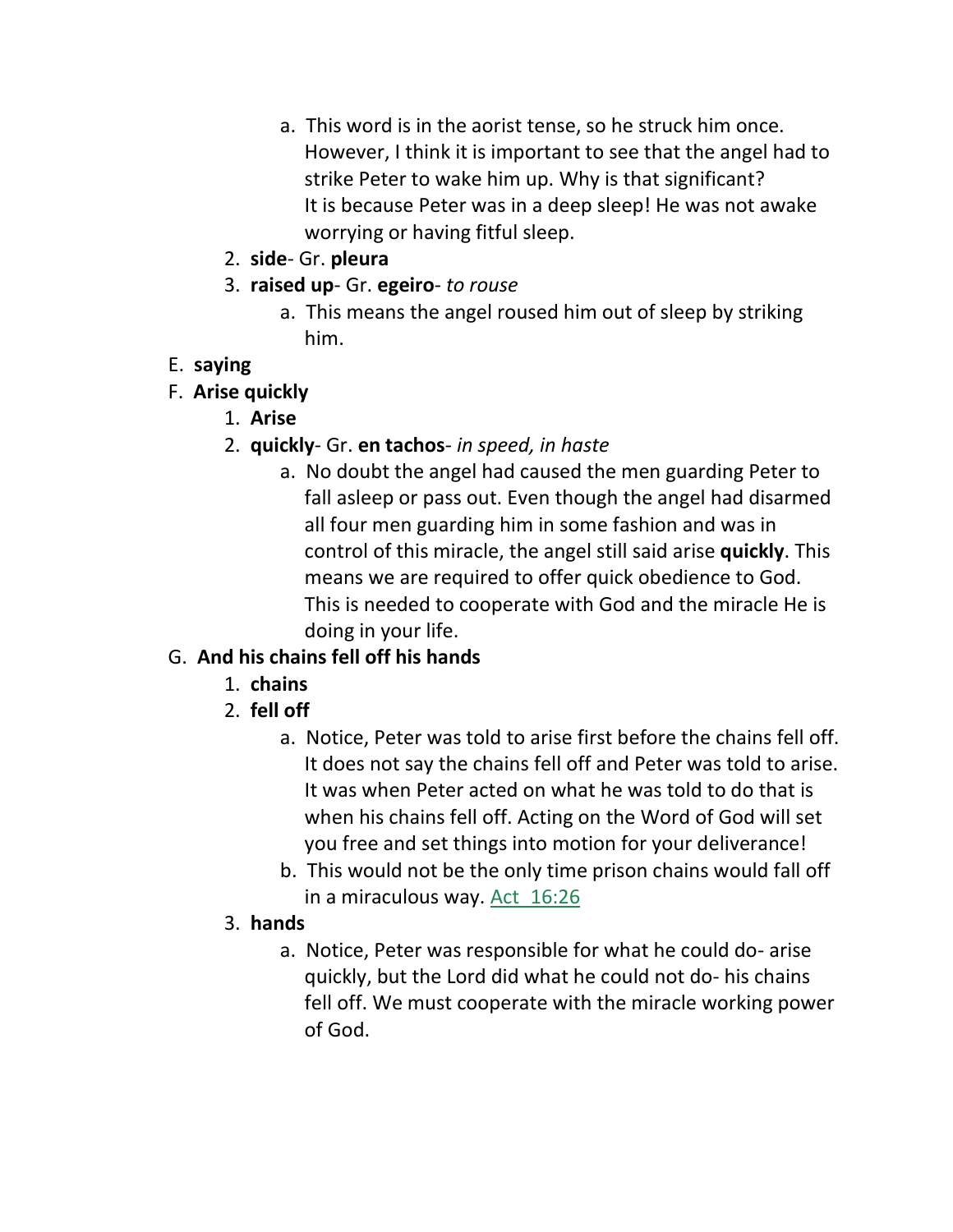- 8. **Then the angel said to him, "Gird yourself and tie on your sandals"; and so he did. And he said to him, "Put on your garment and follow me."** 
	- A. **Then the angel said to him,**
		- 1. **angel** Gr. **aggelos**
		- 2. **said** Gr. **epo**
	- B. **Gird yourself and tie on your sandals**
		- 1. **gird yourself** Gr. **perizonnumi** *to bind around with a girdle, gird; in NT mid. to gird one's self in preparation for bodily motion and exertion*
			- a. *When they slept the outer garment was thrown off, and the girdle with which they bound their inner garment, or tunic, was loosed. He was directed now to gird up that inner garment as they usually wore it; that is, to dress himself, and prepare to follow him*. -Barnes Commentary
			- b. Notice, that the angel told Peter to gird himself, tie his own shoes [sandals], put on his own outer garment, and follow. These were all things Peter could do for himself. The Lord will not do the natural things for you that you can do. He will do what you cannot do. You will see the angel causing the prison doors to open, all the way, through the prison out to the street. Peter could not do that.
		- 2. **tie** Gr. **hupodeo** *to bind under*
			- a. This is something he could do himself.
		- 3. **sandals** Gr. **sandalion**
	- C. **and so he did**
		- 1. **did** Gr. **poieo**
	- D. **And he said to him,**
		- 1. **said** Gr. **lego**
	- E. **Put on your garment and follow me**
		- 1. **put on**-Gr. **periballo** *to throw around*
			- a. This is something he could do himself.
		- 2. **garment** Gr. **himation**
			- a. This was the outward garment that was worn.
		- 3. **follow** Gr. **akoloutheo**
			- a. Peter had to choose to do this in faith. No one could have done it for him.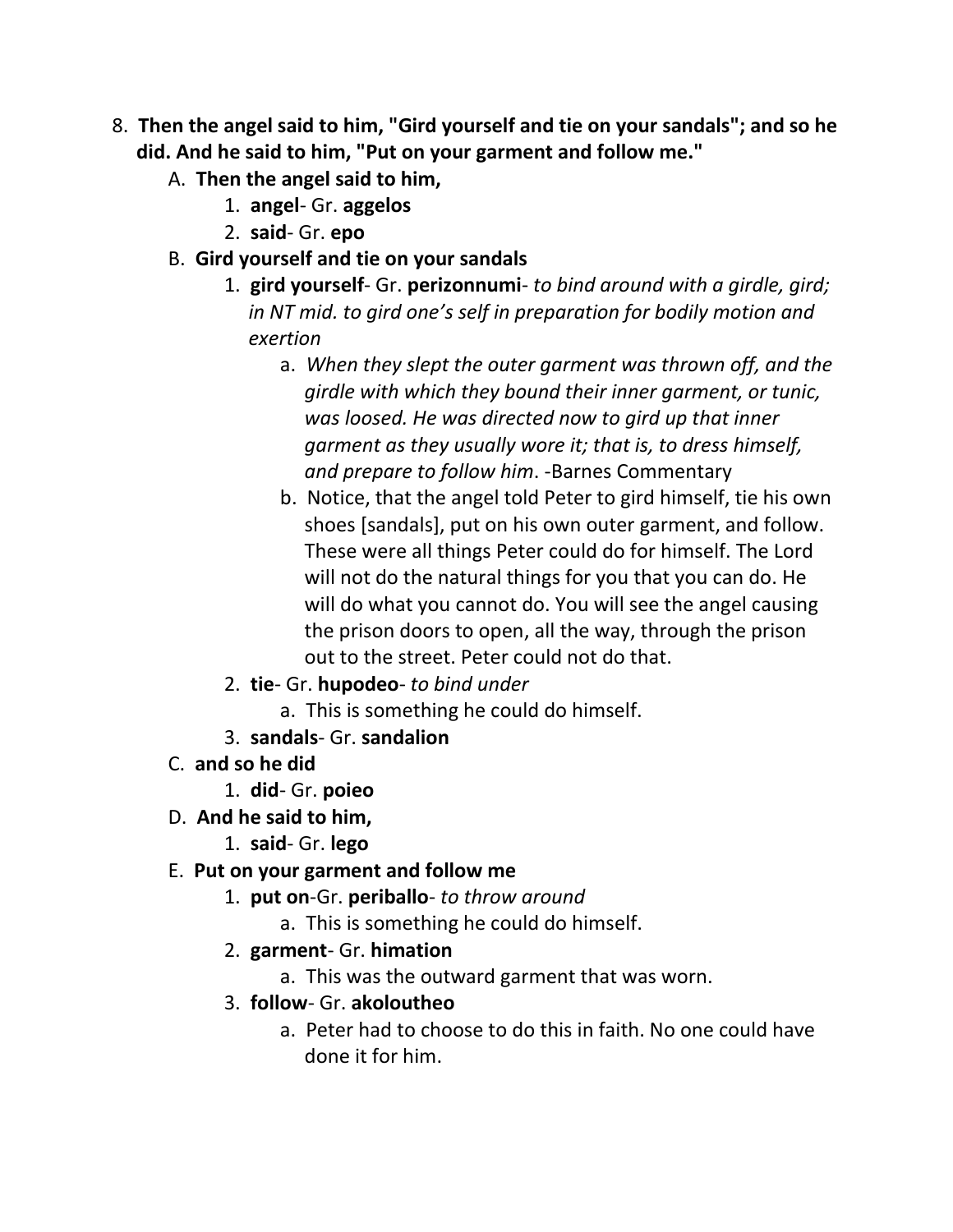- 9. **So he went out and followed him, and did not know that what was done by the angel was real, but thought he was seeing a vision.** 
	- A. **So he went out and followed him,**
		- 1. **went out** Gr. **exerchomai**
			- a. Apparently, the angel had walked out of his prison cell and now, Peter had to, as well, in order to follow him.
			- b. The Lord is leading you and I out of our own prison, but we must choose to walk out and follow. Many will not do this. Their confinement seems safer and more familiar to them, than change and freedom.
		- 2. **followed** Gr. **akoloutheo**
	- B. **and did not know that what was done by the angel was real,**
		- 1. **did not know** Gr. **eido ou**
		- 2. **done** Gr. **poieo**
		- 3. **real** Gr. **alethes** *true*
			- a. Peter must have still been in a slumber because this was not the first time an angel actually sprung him from prison.

See Acts 5

- C. **but thought he was seeing a vision**
	- 1. **thought** Gr. **dokeo** *to suppose*
	- 2. **seeing** Gr. **blepo**
	- 3. **vision** Gr. **horama**
		- a. This implies that Peter had experience with visions that were so vivid that they appeared to be happening in the natural.
- 10. **When they were past the first and the second guard posts, they came to the iron gate that leads to the city, which opened to them of its own accord; and they went out and went down one street, and immediately the angel departed from him.** 
	- A. **When they were past the first and second guard posts,**
		- 1. **past** Gr. **dierchomai-** *to come through*
		- 2. **first-** Gr. **protos**
		- 3. **second** Gr. **deuteros**
		- 4. **guard posts** Gr. **phulake**
			- a. *Or watch, which were set within the prison, and might be some of the quaternions of soldiers to whom Peter was*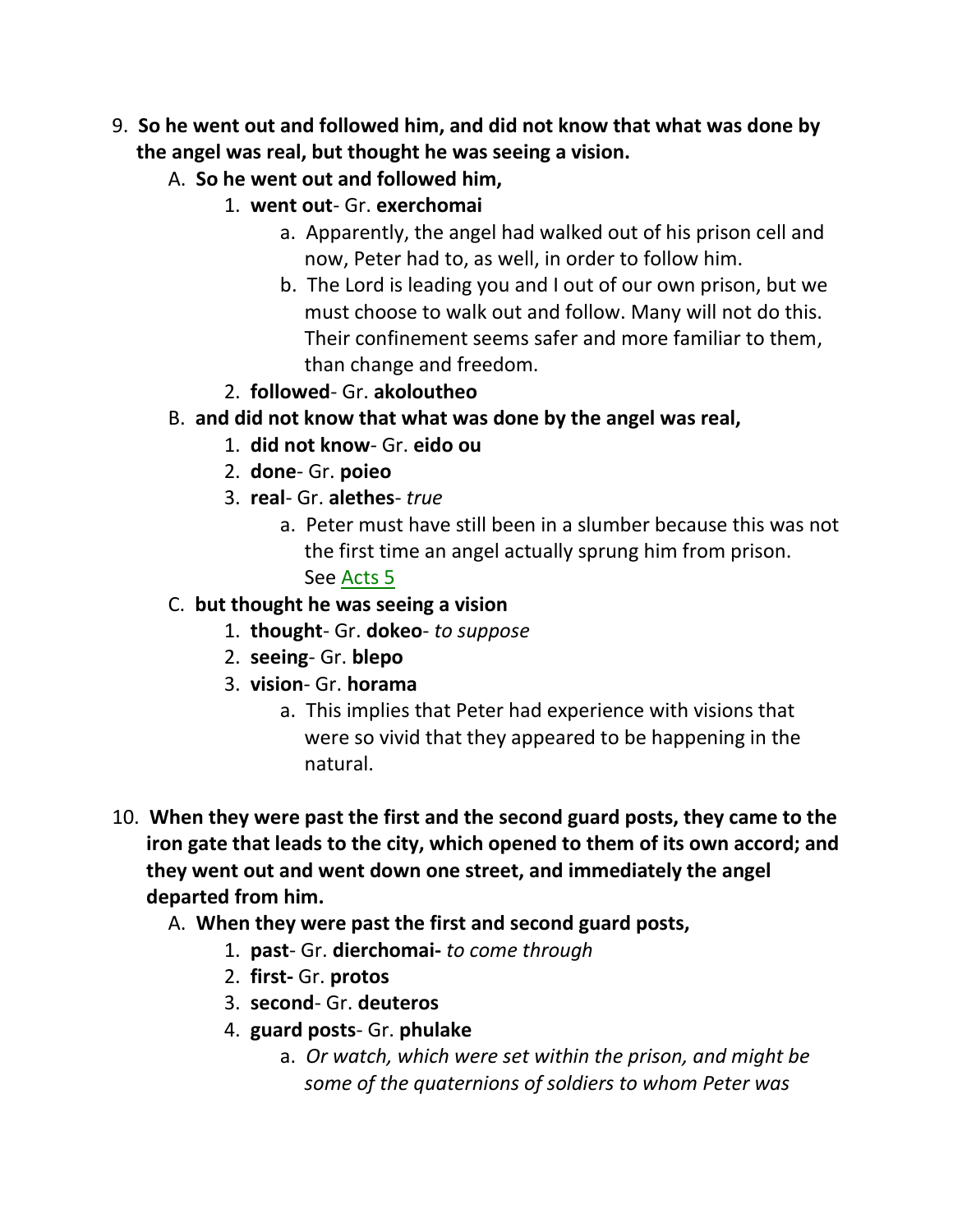*delivered; two of them were with him, and others might be placed at these two wards for further security; and these circumstances make the deliverance the more wonderful and remarkable; the watch must either be asleep, or their eyes were holden, or the angel and Peter passed by so swiftly that they were unobserved:* -Barnes Commentary

#### B. **they came to the iron gate that leads to the city,**

- 1. **came** Gr. **erchomai**
- 2. **iron** Gr. **sidereos** *made of iron*
	- a. We all will face an iron gate which only God can open for us.
- 3. **gate** Gr. **phule**
- 4. **leads** Gr. **phero**
- 5. **city** Gr. **polis**
	- a. The iron gate that held Peter in prison led to the city. What does this mean for us? It means that when God sets us free, it will lead us to our city- or in other words, we are to use our testimony to see others set free as well. Our miracle is not just for us, but for others [our city]!

## C. **which opened to them of its own accord,**

- 1. **opened** Gr. **anoigo**
- 2. **own accord** Gr. **automatos**
	- a. Peter did not need a key. The door opened by itself. When we are following God in faith, that iron gate standing between us and freedom will open up of itself. God did for Peter what he could not do- open the iron gate.

## D. **and they went out and went down one street,**

- 1. **went out** Gr. **exerchomai**
- 2. **went down** Gr. **proerchomai**
- 3. **street-** Gr. **rhume** *a narrow street, lane, alley*
	- a. The angel led Peter down one street and then left him to continue on from there. The Lord will set us in the right direction, but expects us to continue from there. This miracle is interwoven with God, doing for Peter what he could not do, but Peter having to do what he could do. This same will be for the miracle we need in our life. We need to cooperate with God.
- E. **and immediately the angel departed from him**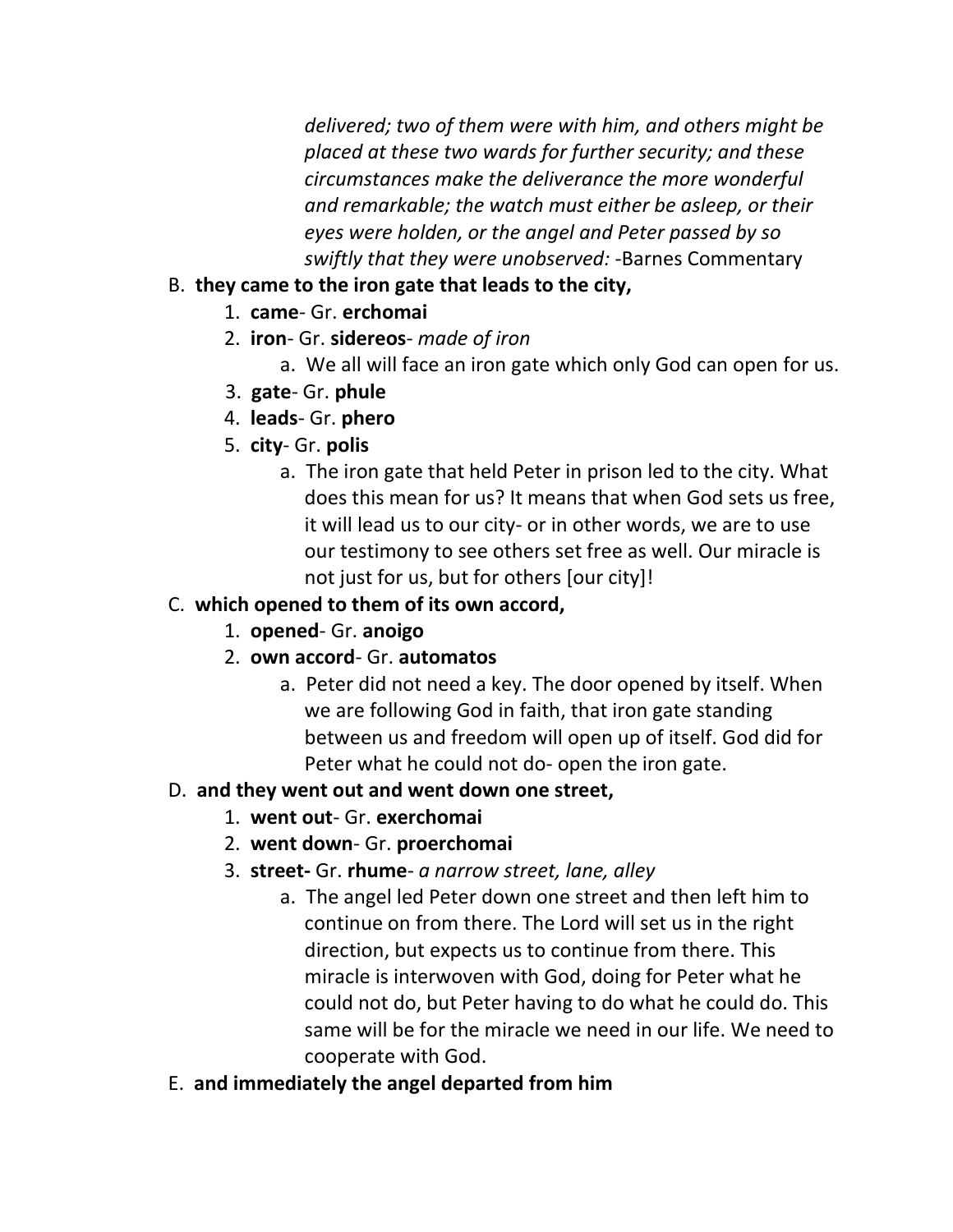#### 1. **departed**- Gr. **aphistemi**

- a. Angels come for a specific purpose and then leave. It is unscriptural for us to have an ongoing relationship with any angel.
- 11. **And when Peter had come to himself, he said, "Now I know for certain that the Lord has sent His angel, and has delivered me from the hand of Herod and** *from* **all the expectation of the Jewish people."**
	- A. **And when Peter had come to himself,**
		- 1. **come to himself** Gr. **ginomai en heautou**
			- a. *For upon his being awaked out of sleep, what with the uncommon light, which shone around him, and with the appearance of the angel, and the chains dropping from his hands, and his surprising escape through the several wards, together with the iron gate opening of itself, he was so filled with amazement, that he was not himself; he could scarcely tell whether he was in the body or not, and whether he was in a dream or a trance, or whether he saw a vision or not; but upon the angel's leaving him he came to himself, the amazement wore off, and he found himself thoroughly awake, and perfectly in his senses, and that the deliverance was real:* -Gill Commentary

#### B. **he said,**

## 1. **said**- Gr. **epo**

#### C. **Now I know for a certain that the Lord has sent His angel,**

- 1. **know** Gr. **eido**
	- a. Sometimes Peter could be "Captain Obvious". This was one case. It did not take a PHD to know that the angel had delivered him.
- 2. **Lord** Gr. **kurios**
	- a. The Lord Jesus.
- 3. **sent** Gr. **exapostello** *to send forth or out*
- D. **and has delivered me from the hand of Herod and from all the expectation of the Jewish people** 
	- 1. **delivered** Gr. **exaireo** *to take out of; to pluck out, tear out*
		- a. The Lord loves to tear out his children from the hand of the enemy. 2Co 1:8-10, 2Ti 4:17; 2Ti 4:18, 2Pe 2:9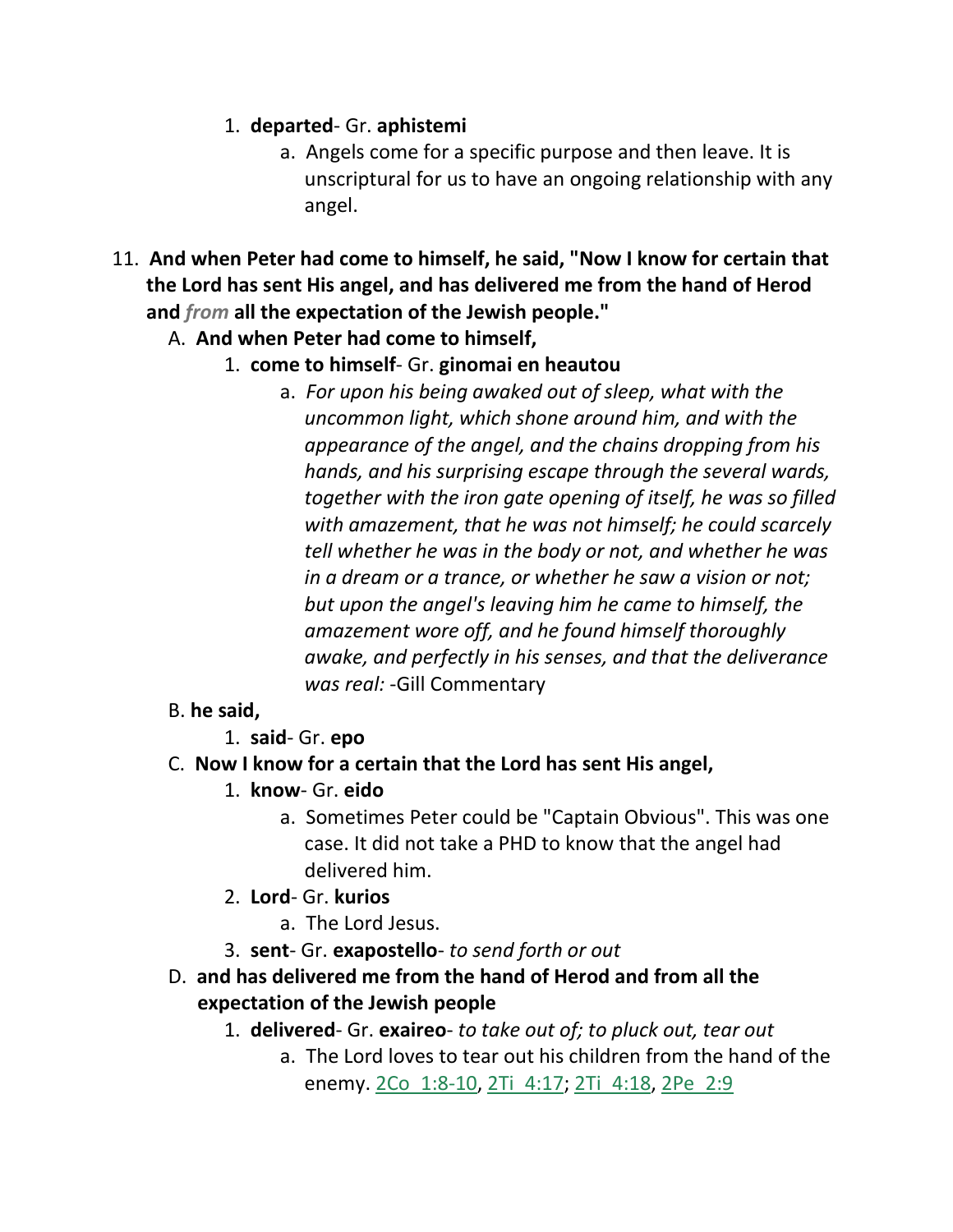- 2. **hand** Gr. **cheir**
- 3. **expectation** Gr. **prosdokia** *a looking for, expectation, anticipation*
	- a. God will utterly disappoint all our enemy's expectation of victory over us.
- 4. **Jewish people** Gr. **laos Ioudaios**
- 12. **So, when he had considered** *this,* **he came to the house of Mary, the mother of John whose surname was Mark, where many were gathered together praying.** 
	- A. **So,**
	- B. **when he had considered this,**
		- 1. **considered** Gr. **suneido** *to perceive, understand, comprehend*
	- C. **he came to the house of Mary,**
		- 1. **came** Gr. **erchomai**
		- 2. **house** Gr. **oikos**
			- a. The early church mainly met in homes. This is not because it is God's pattern for the church for all time, but for the fact there were no public buildings for purchase or lease like we have now for such gatherings.
			- b. It is not where we assemble that is important, but that we do assemble. Heb. 10:25
		- 3. **Mary** means *bitter*
			- a. *This good woman seems to be a widow, no mention being made of her husband, and was sister to Barnabas,* Col\_4:10. -Gill Commentary
	- D. **the mother of John whose surname was Mark,**
		- 1. **mother** Gr. **meter**
		- 2. **John** means *gift of God*
		- 3. **surname** Gr. **epikaleomai**
		- 4. **Mark** means *a defense*
			- a. This is the writer of the gospel of Mark.
			- b. This is the Mark who accompanied Paul and Barnabas on their first missionary journey but left them mid-way. Paul would not consider taking him again on his second missionary journey. Later, Paul would call for Mark, saying he was useful for the ministry.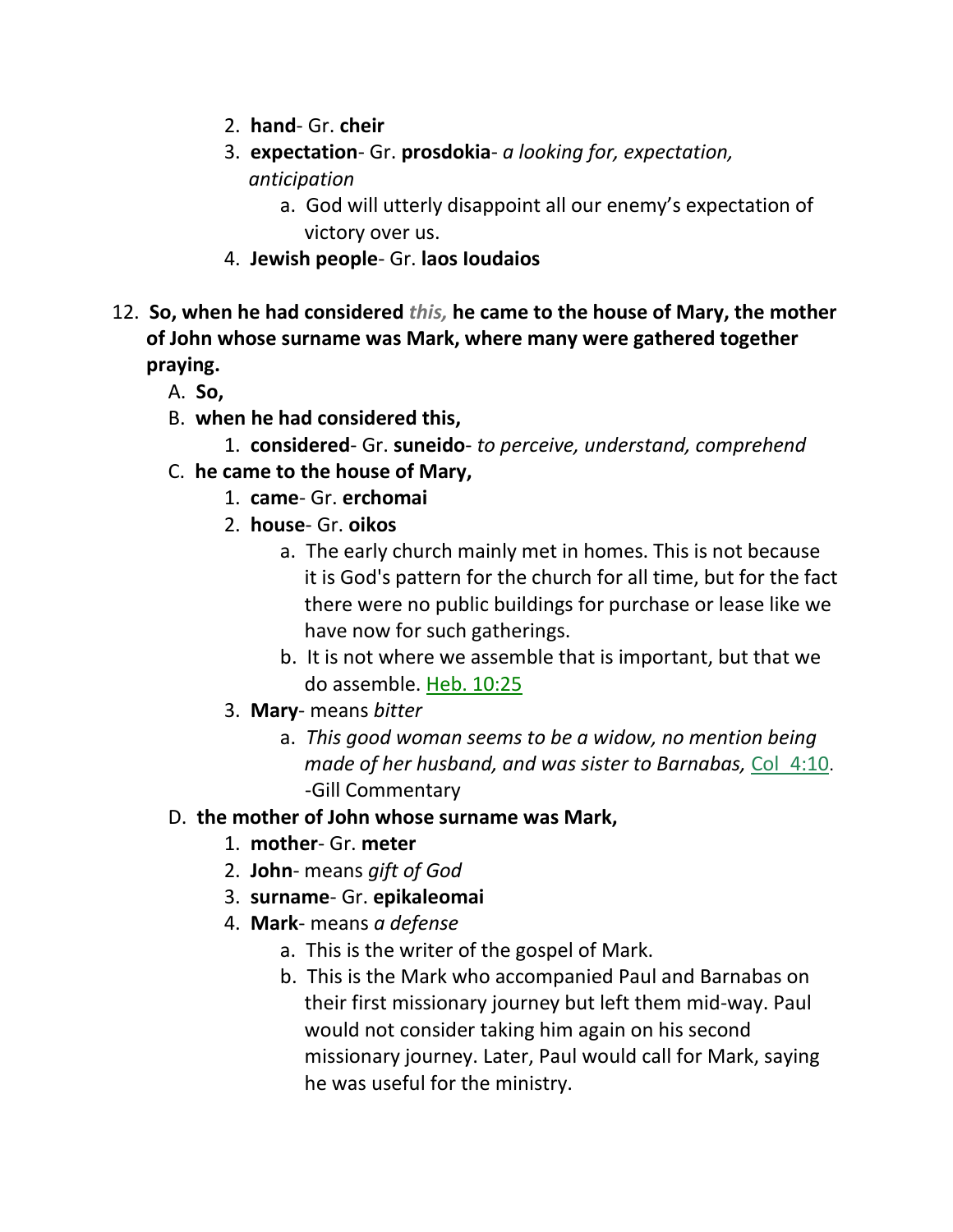#### E. **where many were gathered together praying**

- 1. **many** Gr. **polus**
	- a. This speaks to the wealth of Mary. She had a large home in which many could gather.
- 2. **gathered together** Gr. **sunathroizo** *convene*
- 3. **praying** Gr. **proseuchomai**
	- a. They were praying for Peter's release.
- 13. **And as Peter knocked at the door of the gate, a girl named Rhoda came to answer.**

#### A. **And as Peter knocked at the door of the gate,**

- 1. **knocked** Gr. **krouo**
- 2. **door** Gr. **thura**
- 3. **gate** Gr. **pulon**
	- a. *Rather the door of the vestibule, or principal entrance into the house. The house was entered through such a porch or vestibule, and it was the door opening into this which is here intended.* -Barnes Commentary
- B. **a girl named Rhoda came to answer**
	- 1. **girl-** Gr. **paidiske** *a girl, damsel, maiden; a female slave or servant* a. It is possible that this girl was a servant.
	- 2. **named** Gr. **onoma**
	- 3. **Rhoda** means *rose*
		- a. *Rhoda signifies a rose; and it appears to have been customary with the Jews, as Grotius and others remark, to give the names of flowers and trees to their daughters: thus Susannah signifies a lily, Hadassah, a myrtle, Tamar, a palm tree, etc., etc.* -Clarke Commentary
		- b. We do not know anything of this young girl after this incident.
	- 4. **came** Gr. **proserchomai**
	- 5. **answer** Gr. **hupakouo** *to hearken, obey*
		- a. It is often that it is a young person who is the most sensitive to hearken and obey God without any tinge of doubt.
- 14. **When she recognized Peter's voice, because of** *her* **gladness she did not open the gate, but ran in and announced that Peter stood before the gate.**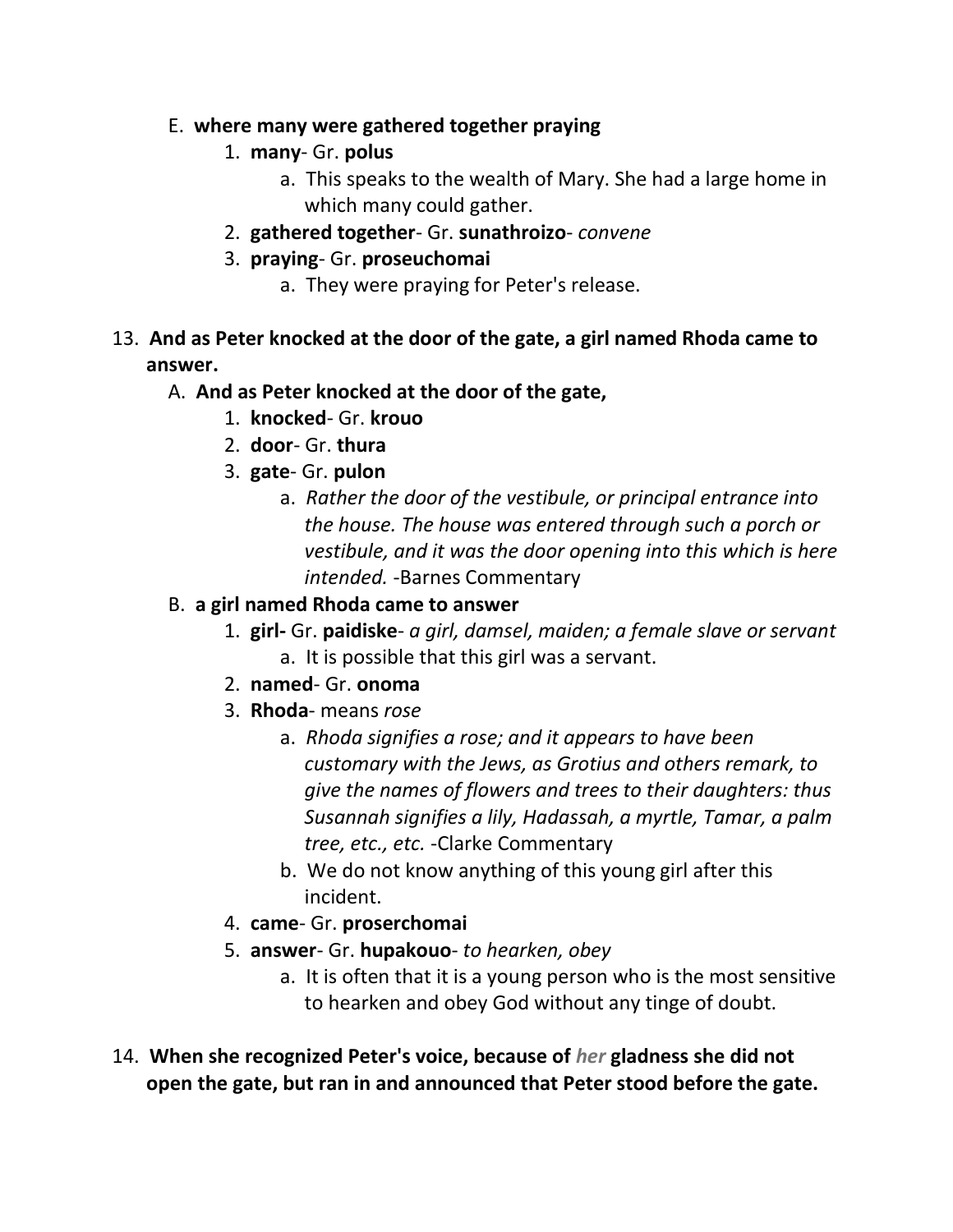- A. **When she recognized Peter's voice,**
	- 1. **recognized** Gr. **epiginosko** *to become thoroughly acquainted with, to know thoroughly*
		- a. This shows that Peter had spent much time over at Mary's house so that Rhoda was thoroughly acquainted with his voice.
	- 2. **voice** Gr. **phone**
		- a. Rhoda believed that Peter had been released because she heard and knew his voice. The others inside did not believe because they did not hear his voice. People do not believe what we believe because we hear and know the Lord's voice and they do not. Faith is based on relationship.

## B. **because of her gladness she did not open the gate,**

- 1. **gladness** Gr. **chara**
- 2. **open** Gr. **anoigo**
- 3. **gate** Gr. **pulon**
	- a. I am sure Peter said to himself, "Really!"
- C. **but ran in and announced that Peter stood before the gate**
	- 1. **ran in** Gr. **eistrecho**
	- 2. **announced** Gr. **epaggello**
		- a. I am sure some were irritated by this announcement because it was interrupting their prayers for Peter.
	- 3. **stood** Gr. **hisemi**
	- 4. **gate** Gr. **pulon**
		- a. This verse begins one of the funniest stories of the bible.
- 15. **But they said to her, "You are beside yourself!" Yet she kept insisting that it was so. So they said, "It is his angel."** 
	- A. **But they said to her,**
		- 1. **said** Gr. **epo**
	- B. **You are besides yourself**
		- 1. **besides yourself** Gr. **mainomai** *to be mad, to rave, used intrans. of persons who speak and act in such a way that they appear to others as being out of their mind or senses* 
			- a. These saints were gathered for the express purpose for Peter to be delivered from the Roman authorities and death. Now, Peter is delivered and is outside, and no one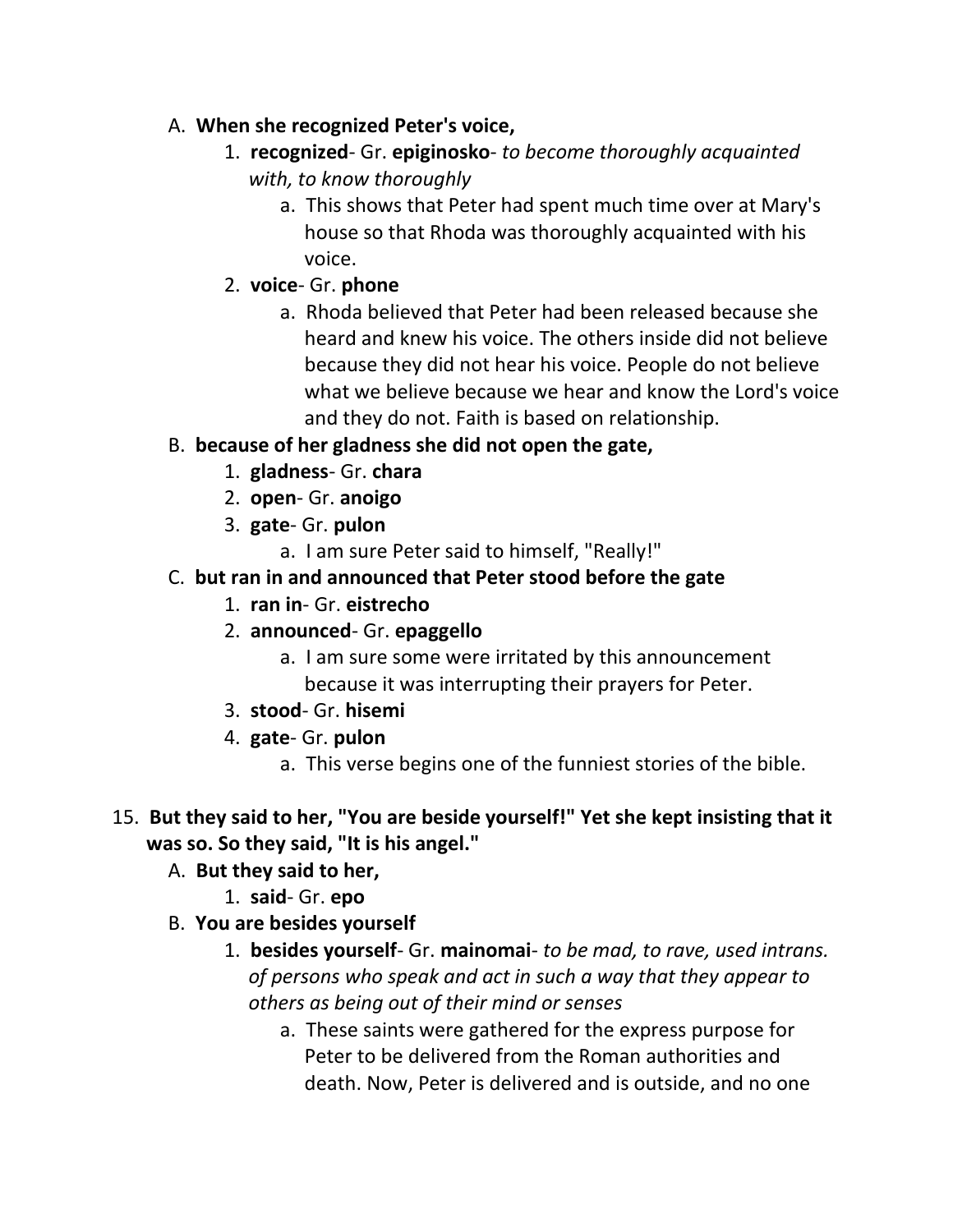believes it! How often do we pray with little or no expectation of them really being answered? They all should have shouted and said, "Praise God, He has heard and answered our prayers!" Instead, they call this poor girl nuts!

- C. **Yet she kept insisting that it was so**
	- 1. **kept insisting** Gr. **diischurizomai** *to affirm or assert strongly or vehemently*
		- a. Way to go Rose [Rhoda]! Way to stick to your guns! These saints were in unbelief, but she was dogged if they would cause her to doubt too!
		- b. It makes me laugh to think that Rhoda is having a continued argument with those inside about Peter being outside. All she needed to do was open up the door and let him in! But no, she stays in fray and refuses to be called crazy by these fanatic Christians who are praying for Peter's release. Rose stands her ground with the crowd until they are interrupted by Peter knocking again.

## D. **So they said,**

- 1. **said** Gr. **lego**
- E. **It is his angel**
	- 1. **angel** Gr. **aggelos**
		- a. Instead of believing the possibility that God answered their prayers, they believed it was an angel instead of Peter! I think we have hope today if these DA-sciples back then could be so dull.
		- b. This verse backs up what Jesus said, which is that each of us have an angel assigned to us. Mat 18:10
		- c. Notice, that they said it was an angel, but none of them jumped up to go see the angel. Angels appeared much more often in the early church and must have been somewhat common. I believe as we get closer to the coming of Jesus we will start seeing more angels.
- 16. **Now Peter continued knocking; and when they opened** *the door* **and saw him, they were astonished.** 
	- A. **Now Peter continued knocking,**
		- 1. **continued knocking** Gr. **epimeno krouo**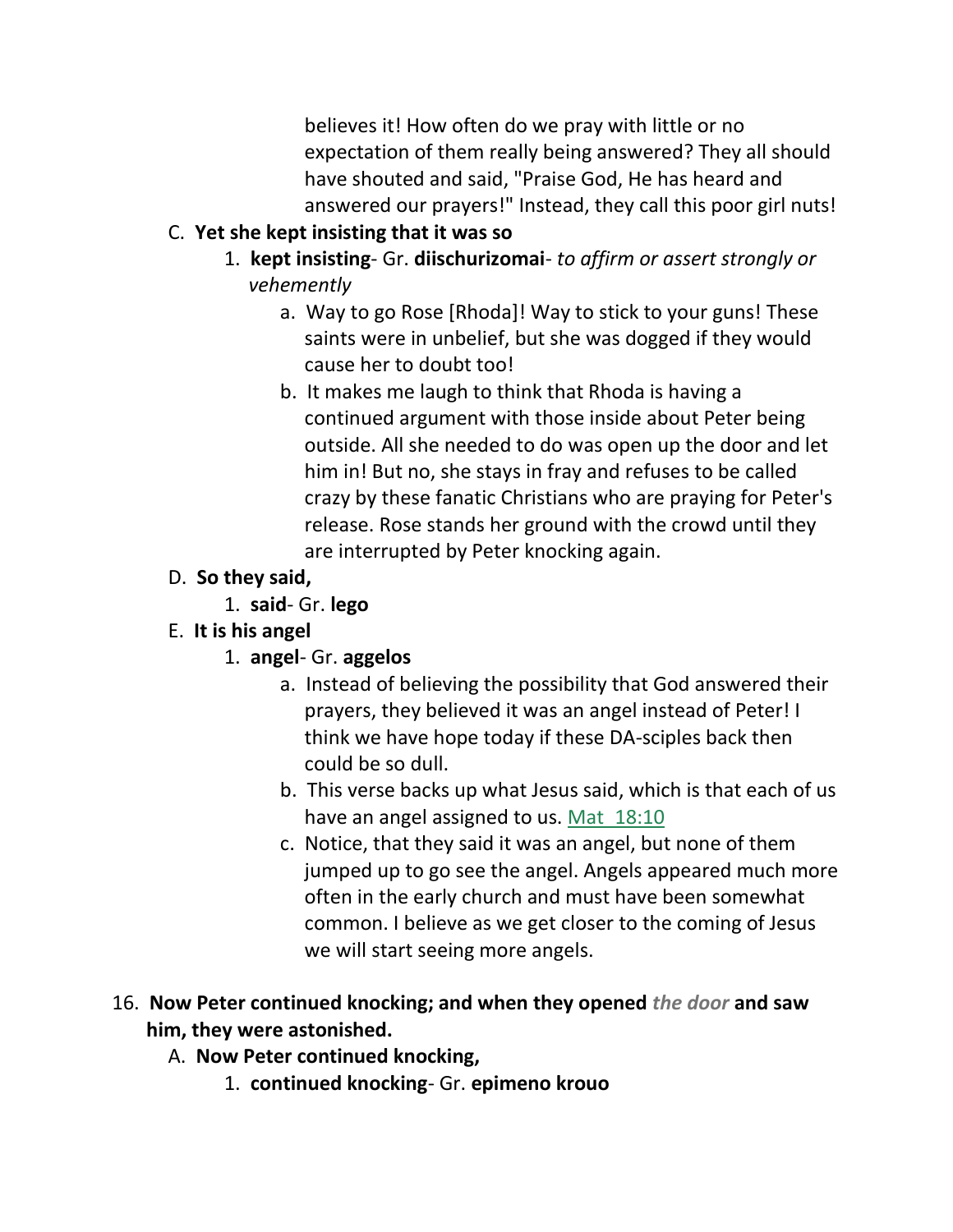a. It was easier for Peter to get out of prison than to get in with these saints! However, Peter would not be denied! He presses on! I am so glad this story was added to the scripture. It is quite amusing!

- B. **and when they opened the door and saw him,**
	- 1. **opened** Gr. **anoigo**
	- 2. **door** Gr. *not in Greek- omit*
	- 3. **saw** Gr. **eido**
- C. **they were astonished**
	- 1. **astonished** Gr. **exisemi** *besides themselves, out of one's mind*
		- a. They had said Rhoda was beside herself and out of her mind, but now they were the ones beside themselves and out of their minds. You are out of your mind if you doubt that God hears and answers your prayers!
		- b. How often are we astonished and surprised that God answered our prayers?
- 17. **But motioning to them with his hand to keep silent, he declared to them how the Lord had brought him out of the prison. And he said, "Go, tell these things to James and to the brethren." And he departed and went to another place.** 
	- A. **But motioning to them with his hands to keep silent**,
		- 1. **motioning- Gr. kateiso-** *to shake downward, that is, make a signal with the hands*
			- a. Peter made a hand gesture to keep the volume down, as he did not want the whole neighborhood to know that he was there.
		- 2. **hands** Gr. **cheir**
		- 3. **keep silent** Gr. **sigao**
			- a. Although Peter had been delivered out of prison twice by an angel, he was not up for tempting the Lord by being indiscreet. He would take natural precautions not to alert the authorities. This is wisdom. Pro\_22:3
	- B. **he declared to them how the Lord had brought him out of the prison,**
		- 1. **declared** Gr. **diegeomai** *to lead through thourougly*
		- 2. **Lord-** Gr. **kurios**
		- 3. **brought out-** Gr. **exago**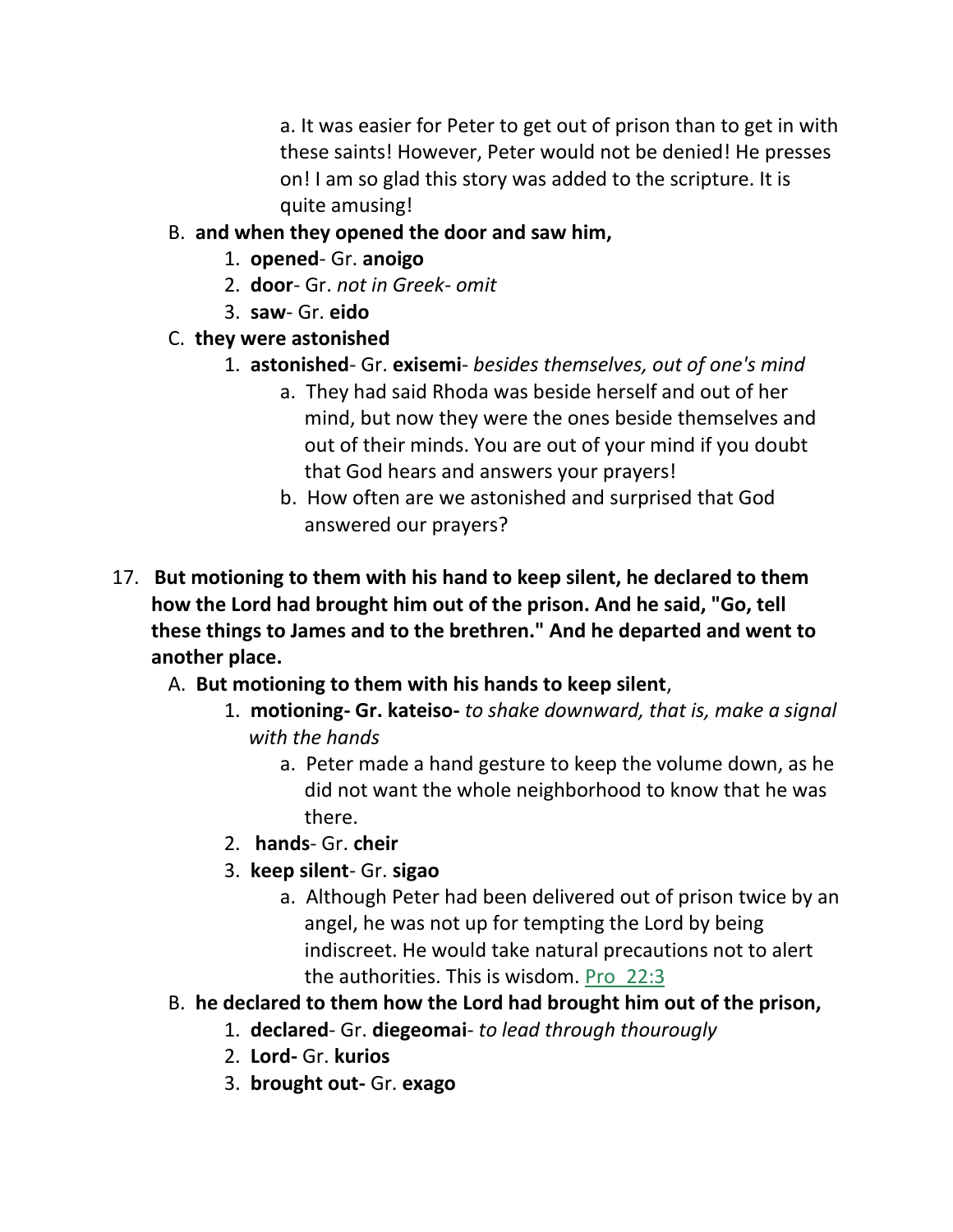- 4. **prison-** Gr. **phulake**
- C. **And he said,**
	- 1. **said-** Gr. **epo**
- D. **Go tell James and to the brethren-**
	- 1. **Go tell** Gr. **apaggello** *announce*
	- 2. **James**
		- a. This is the Lord's brother and the author of the book of James. James had taken over leadership of the church at Jerusalem. James, the brother of John had already been killed by Herod.
	- 3. **brethren-** Gr. **adelphos**
		- a. The other 10 disciples. One of the original twelve, James, was killed by Herod.

#### F. **And he departed and went to another place**

- 1. **departed-** Gr. **exerchomai**
- **2. went- Gr. poreuomai** *to journey or travel*
- 2. **place** Gr. **topos**
	- a. No doubt, this was because a great deal of noise had been generated by his knocking and now all the people were coming out to see him and excitedly greet him. It was no longer safe for him to stay there lest the authorities be summoned. Also, he might have thought to himself, "I do not want to be around all these unbelieving Christians!"

#### 18. **Then, as soon as it was day, there was no small stir among the soldiers about what had become of Peter.**

- A. **Then**
- B. **as soon as it was day,**
	- 1. **day** Gr. **hemera**
- C. **there was no small stir among the soldiers about what had become of Peter**
	- 1. **small** Gr. **oligos**
	- 2. **stir** Gr. **tarachos** *agitation, commotion; consternation, terror*
		- a. This is an understatement! The soldiers' lives were at stake over this matter.
	- 3. **soldiers** Gr. **stratiotes**
	- 4. **become** Gr. **ginomai**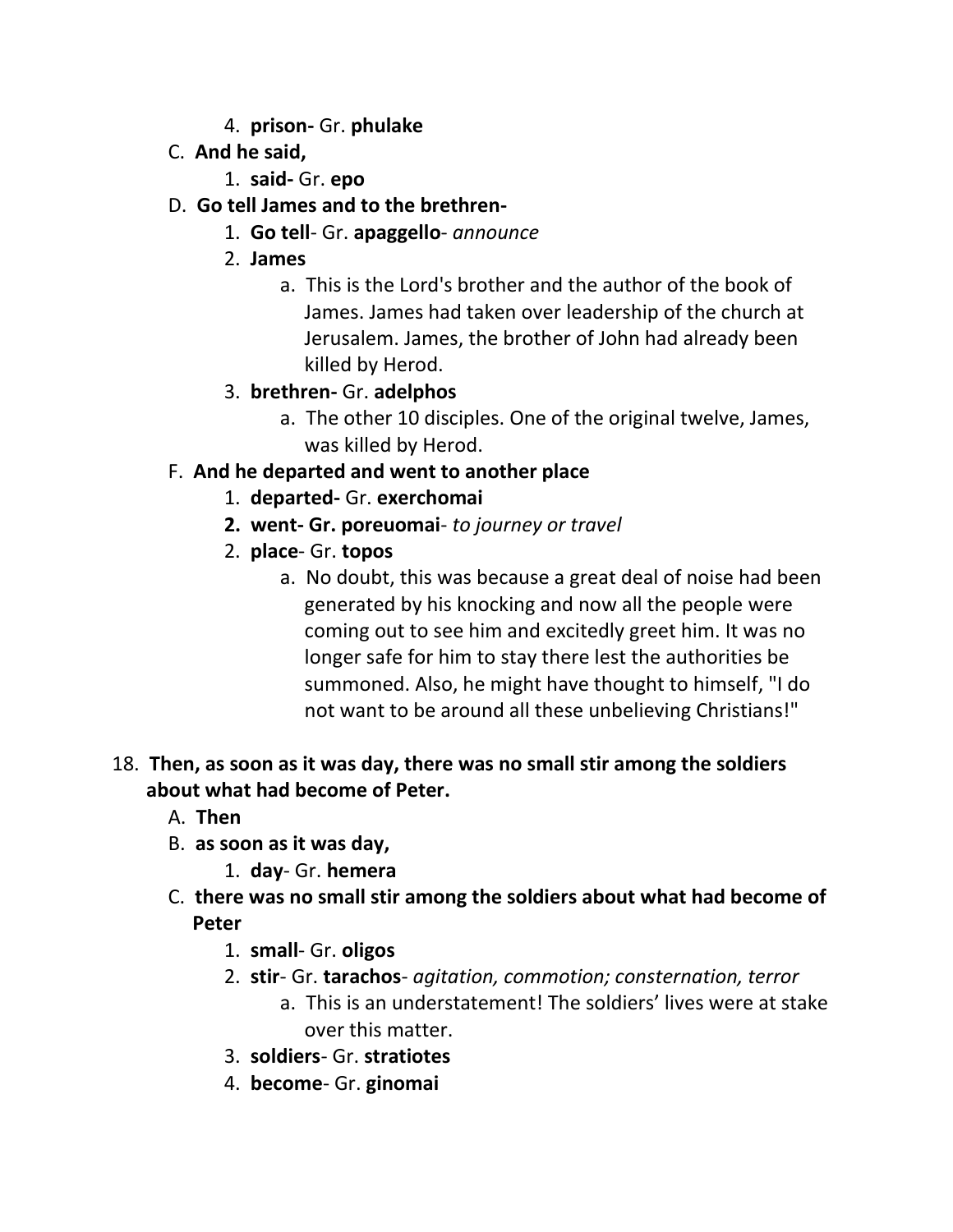- 19. **But when Herod had searched for him and not found him, he examined the guards and commanded that** *they* **should be put to death. And he went down from Judea to Caesarea and stayed** *there.*
	- A. **But when Herod had searched for him and not found him,**
		- 1. **searched** Gr. **epizeteo** *to seek with care and anxiety*
		- 2. **found** Gr. **heurisko**
			- a. Peter had hidden himself. We are not told where.
	- B. **he examined the guards and commanded that they should be put to death**
		- 1. **examined** Gr. **anakrino** *to sift; to examine closely*
		- 2. **guards** Gr. **phulax**
		- 3. **commanded** Gr. **keleuo**
		- 4. **put to death** Gr. **epago** *to be led away [to death]*
			- a. This was not some unusual punishment. *According to Justinian's Code (ix. Act\_4:4), a guard who allowed a prisoner to escape would suffer the same fatal penalty that awaited the prisoner. -*MacArthur Commentary
			- b. Herod had these men executed, not knowing that soon the Lord would execute him!
			- c. How was it that Peter escaped out of the two chains of the two guards in his prison cell and also escaped the two guards watching his prison cell outside? It was a miracle, but Herod did not take that to heart. This should have turned him to the faith. Instead, he was hardened in his sin and his own pride. Because of this, he would die not long after.

#### C. **And he went down from Judea to Caesarea,**

- 1. **went down** Gr. **katerchomai**
- 2. **Judea**
- 3. **Caesarea**
	- a. *It was situated on the coast of Palestine, on the line of the great road from Tyre to Egypt, and about halfway between Joppa and Dora. The distance from Jerusalem was about 70 miles; Josephus states it in round numbers as 600 stadia. It was the official residence of the Herodian kings, and of Festus, Felix and the other Roman procurators of Judea.* -Smith Bible Dictionary
	- b. This was a popular vacation spot. Herod went on vacation.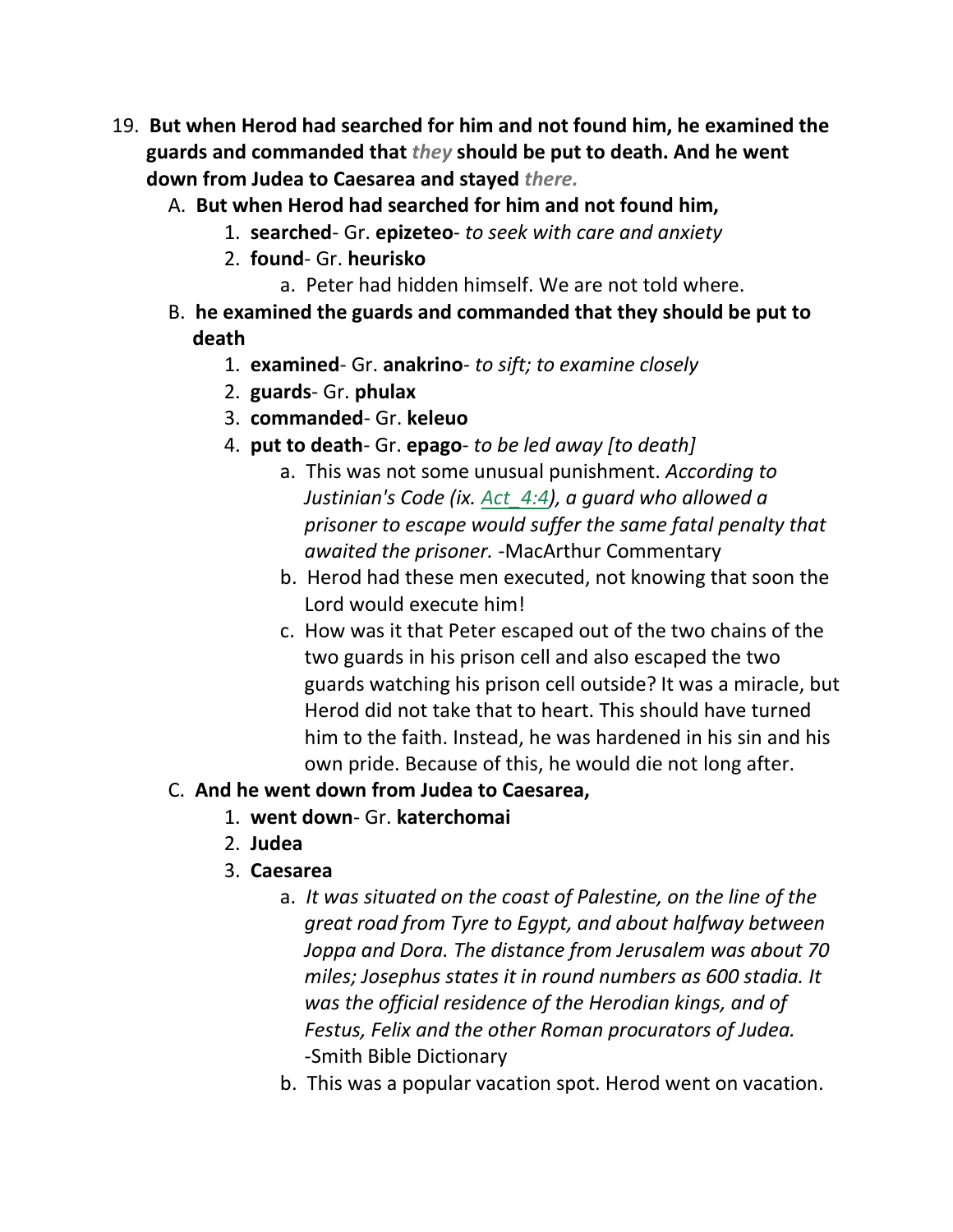- D. **and stayed there**
	- 1. **stayed** Gr. **diatribo** *rub away- so as to pass or spend time, to remain, stay, tarry, continue*
- 20. **Now Herod had been very angry with the people of Tyre and Sidon; but they came to him with one accord, and having made Blastus the king's personal aide their friend, they asked for peace, because their country was supplied with food by the king's** *country.*
	- A. **Now Herod had been very angry with the people of Tyre and Sidon,**
		- 1. **very angry** Gr. **thumomacheo** *to meditate war; to purpose war in the mind, to be warmly hostile to, be enraged against*
			- a. There is no historical record of what this displeasure was caused by. It might have been as small as a personal slight.
		- 2. **people** *not in Greek, omit*
		- 3. **Tyre** means *a rock*
			- a. *A celebrated commercial city of Phoenicia, on the coast of the Mediterranean. Its Hebrew name, Tzor, signifies a rock; which well agrees with the site of Sur, the modern town, on a rocky peninsula, formerly an island. There is no doubt that, previous to the siege of the city by Alexander the Great, Tyre was situated on an island; but, according to the tradition of the inhabitants, there was a city on the mainland, before there was a city on the island; and the tradition receives some color from the name of Palaetyrus, or Old Tyre, which was borne in Greek times, by a city on the continent, thirty stadia to the south.* -Smith Bible Dictionary
		- 4. **Sidon** means *fishing*
			- a. *An ancient mercantile city of Phoenicia, in the narrow plain between Lebanon and the Mediterranean, where the mountains recede two miles from the sea; 20 miles N. of Tyre. Now Saida. Old Sidon stands on the northern slope of a promontory projecting a few hundred yards into the sea, having thus "a fine naturally formed harbour" (Strabo). The citadel occupies the hill behind on the south. Sidon is called (Gen\_10:15) the firstborn of Canaan, and "great Sidon" or the metropolis (Jos\_11:8). Sidonians is the generic name of the Phoenicians or Canaanites (Jos\_13:6; Jdg\_18:7); in*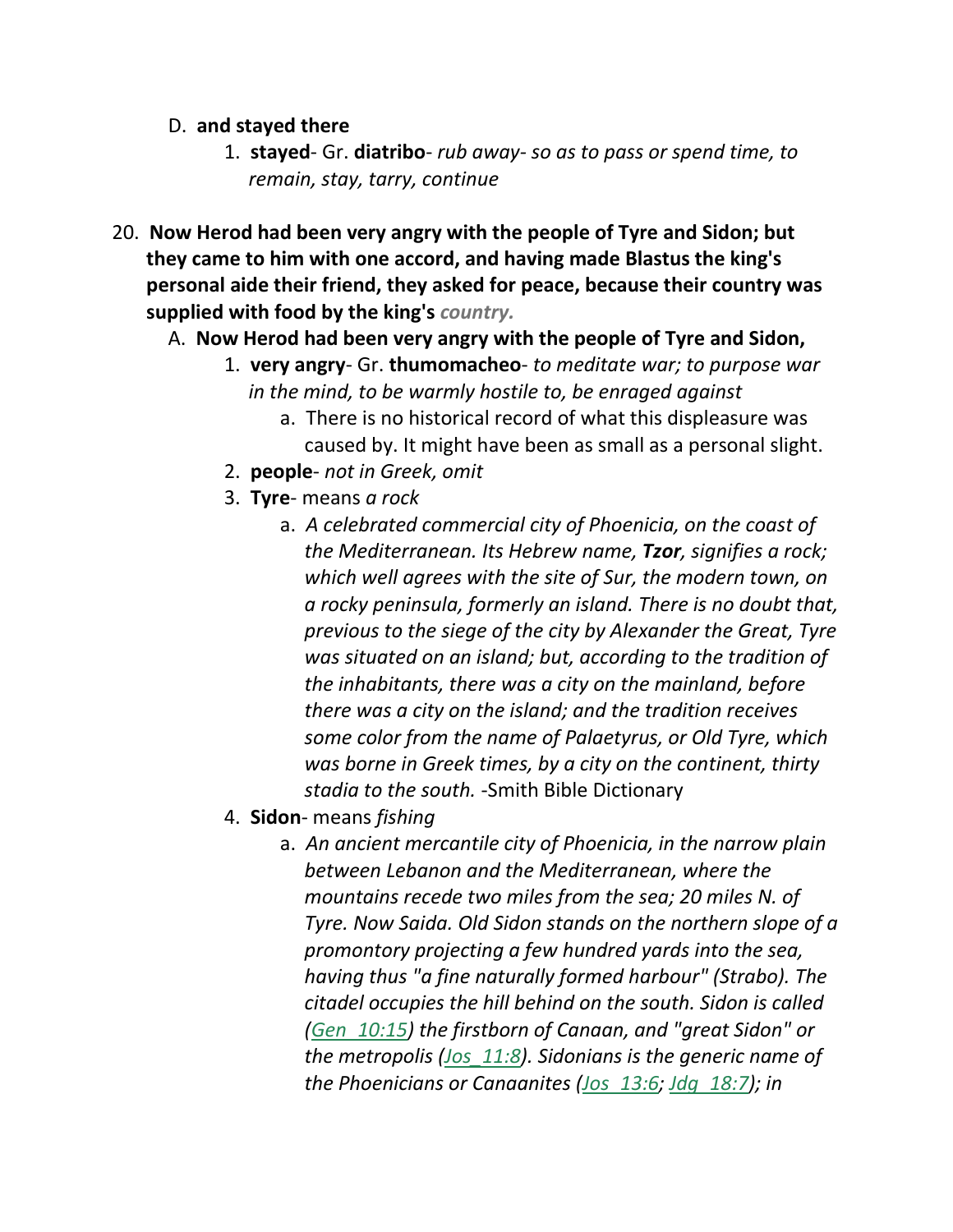*Jdg\_18:28 Laish is said to be "far from Sidon," whereas Tyre, 20 miles nearer, would have been specified if it had then been a city of leading importance.* - Faucett Dictionary

- B. **but they came to him with one accord,**
	- 1. **came** Gr. **pareimi**
	- 2. **one accord** Gr. **homothumadon** *with one passion*
- C. **and having made Blastus the king's personal aid their friend,**
	- 1. **made their friend** Gr. **peitho** *to persuade*
		- a. They persuaded Blastus to ask Herod for peace for them.
	- 2. **Blastus** means *sprout*
	- 3. **king's** Gr. **basileus**
	- 4. **personal aid** Gr. **epi koiton** *the officer who is over the bed chamber, the chamberlain*
		- a. This might imply that he had an inappropriate relationship with the king. What is clear is that he had very close dealings with Herod.
- D. **they asked for peace,**
	- 1. **asked** Gr. **aiteo**
	- 2. **peace** Gr. **eirene**
- E. **because their country was supplied with food by the king's country**
	- 1. **country** Gr. **chora**
	- 2. **supplied** Gr. **trepho**
		- a. *They were supplied by the territories of Herod. The country of Tyre and Sidon included a narrow strip of land on the coast of the Mediterranean. Of course they were dependent for provisions, and for articles of commerce, on the interior country; but this belonged to the kingdom of Herod; and as they were entirely dependent on his country, as he had power to dry up the sources of their support and commerce, they were the more urgent to secure his favor.* -Barnes Commentary
	- 3. **food** *not in Greek- omit*
- 21. **So on a set day Herod, arrayed in royal apparel, sat on his throne and gave an oration to them.** 
	- A. **So on a set day Herod,**
		- 1. **set day** Gr. **taktos hemera** *arranged; fixed, appointed, set day*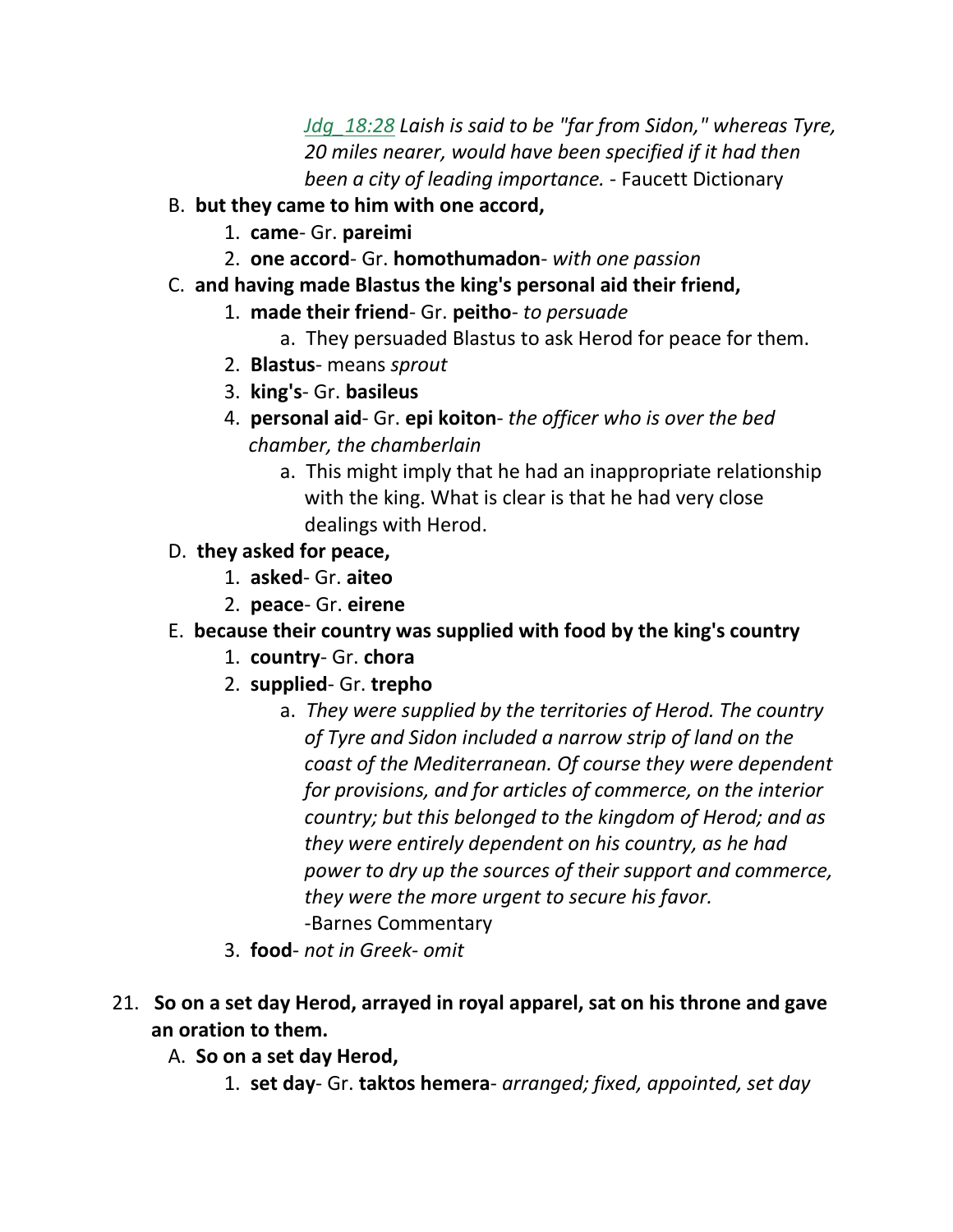- a. *This was the second day of the sports and games which Herod celebrated in Caesarea in honor of Claudius Caesar. Josephus has given an account of this occurrence, which coincides remarkably with the narrative here. The account is contained in his "Antiquities of the Jews," book 19, chapter 8, section 2, and is as follows: "Now when Agrippa had reigned three years over all Judea, he came to the city Caesarea, which was formerly called Strato's Tower; and there he exhibited shows in honor of Caesar, upon his being informed that there was a certain festival celebrated to make vows for his safety. At which festival a great multitude was gotten together of the principal persons, and such as were of dignity throughout his province. On the second day of which shows he put on a garment made wholly of silver," etc*. -Barnes Commentary
- B. **arrayed in royal apparel,**
	- 1. **arrayed** Gr. **enduo**
	- 2. **royal apparel** Gr. **basilikos esthes**
		- a. *Josephus thus describes the dress which Herod wore on that occasion. "He put on a garment made wholly of silver, and of wonderful contexture, and early in the morning came into the theater place of the shows and games, at which time the silver of his garment, being illuminated by the first reflection of the sun's rays upon it, shone after a surprising manner, and was so resplendent as to spread a horror over those that looked intently on him."* -Barnes Commentary
		- b. Silver represents redemption. Herod had rejected Jesus Christ as the Redeemer and set himself up as God and the people's redeemer and judge. For this he was struck down in judgment.
- C. **sat on his throne and gave an oration to them**
	- 1. **sat** Gr. **kathizo**
	- 2. **throne** Gr. **bema** *judge's seat*
	- 3. **gave an oration** Gr. **demegoreo** *to address a public assembly, to deliver a public oration*
- 22. **And the people kept shouting, "The voice of a god and not of a man!"**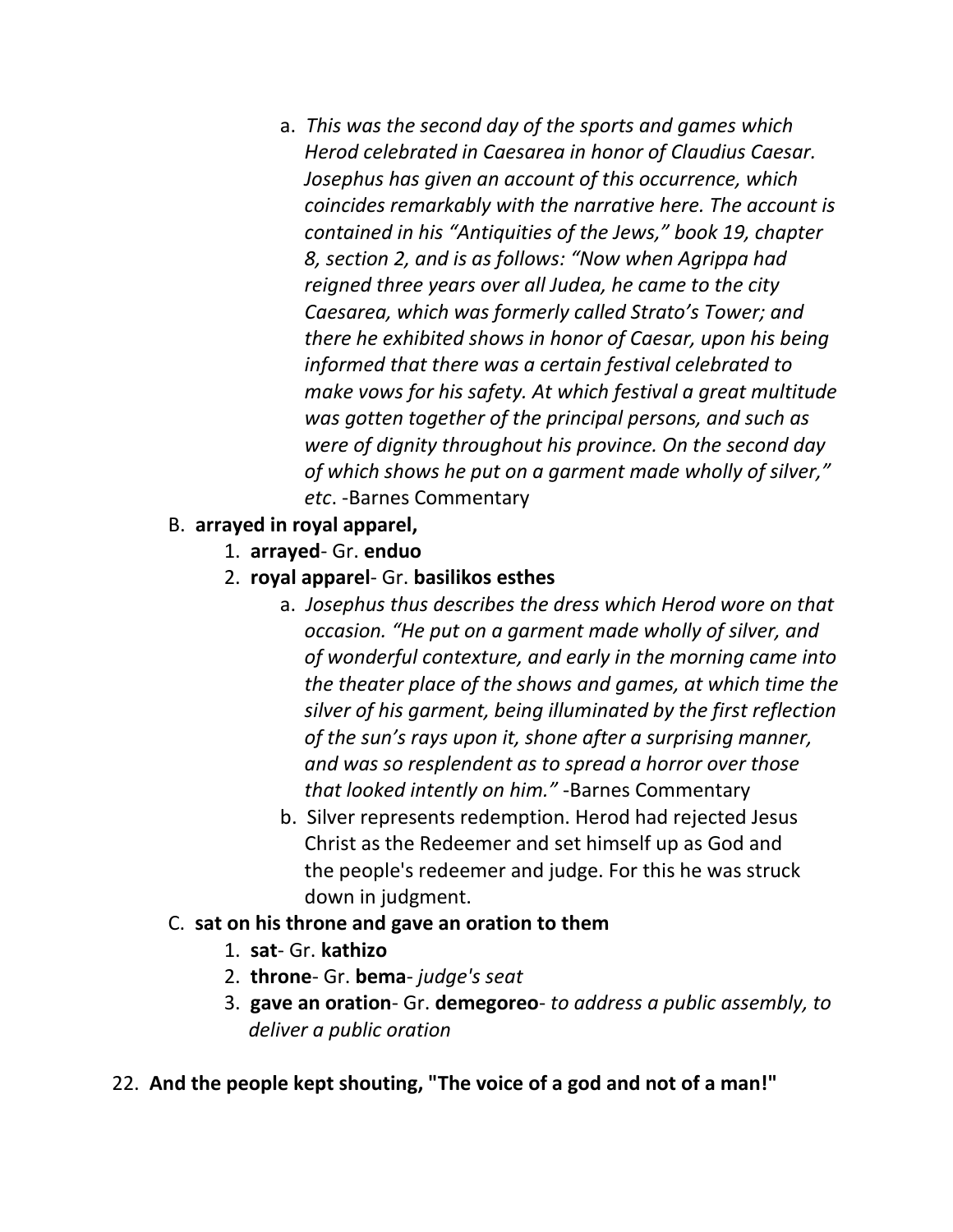- A. **And the people kept shouting,**
	- 1. **people** Gr. **demos**
	- 2. **kept shouting** Gr. **epiphoneo** *to cry aloud, raise a shout at a speaker*
		- a. Undoubtedly, the people were faking admiration for Herod to placate him.
- B. **the voice of a god and not a man**
	- 1. **voice** Gr. **phone**
	- 2. **god** Gr. **theos**
		- a. They ascribed divinity to Herod, but he did not resist or rebuke them for this. He accepted this title and praise. This no doubt greatly pleased Herod.
		- b. Flattery can kill! Herod would die because of it very shortly.
	- 3. **man** Gr. **anthropos**
- 23. **Then immediately an angel of the Lord struck him, because he did not give glory to God. And he was eaten by worms and died.** 
	- A. **Then immediately an angel of the Lord struck him,**
		- 1. **angel** Gr. **aggelos**
		- 2. **of the Lord**
			- a. This was an angel of God, not a fallen angel of Satan.
			- b. Herod was an unbeliever; therefore he was judged and struck down.
		- 3. **struck** Gr. **patasso** *to strike, beat upon; to smite, wound, by impl. to kill, slay, to smite with disease, plagues, etc.*
	- B. **because he did not give glory to God**
		- 1. **glory** Gr. **doxa**
			- a. God will not give His glory to another. Isa\_48:11
	- C. **And he was eaten by worms and died**
		- 1. **eaten by worms** Gr. **skolekobrotos** *worm eaten*, that is, *diseased with maggots*
			- a. *The word used here is not found elsewhere in the New Testament. A similar disease is recorded of Antiochus Epiphanes, in the Apocrypha, 2 Macc. 9:5, "But the Lord Almighty, the God of Israel, smote him with an invisible and incurable plague; for a pain in the bowels that was remediless came upon him, and sore torments of the inner*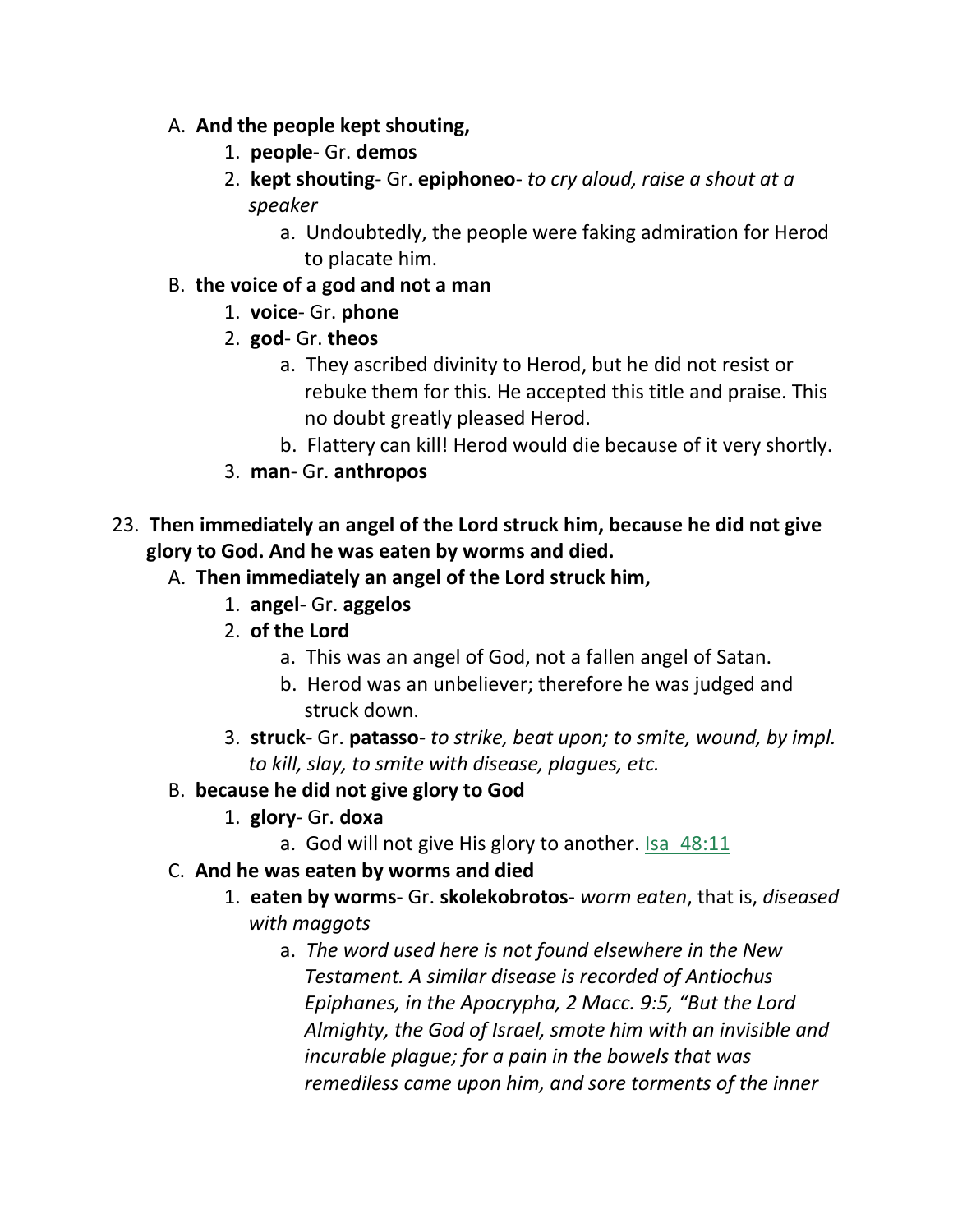*parts Act\_12:9, so that worms rose up out of the body of this wicked man," etc. Probably this was the disease known as morbus pedicularis. It is loathsome, offensive, and most painful. See the death of Antiochus Epiphanes described in 2 Macc. 9. With this disease also Herod the Great, grandfather of Herod Agrippa, died*. -Barnes Commentary

- 2. **died** Gr. **ekpsucho** *to expire, to breath out one's last breath*
	- a. *That is, he died of the disorder by which he was then seized, after having lingered, in excruciating torments, for five days, as Josephus has stated*. - Clarke Commentary
	- b. We are worm food after we die, but I would hate to be worm food while I am alive! I can think of better ways to die!

## 24. **But the word of God grew and multiplied.**

- A. **word** Gr. **logos**
- B. **grew** Gr. **axuano**
	- 1. The hater and persecutor of Christ and His church died, but God's Word lived on and prospered. Many have tried to stamp out God's Word and Christianity, but they are gone and the Word abides forever!
- C. **multiplied** Gr. **plethuno**
- 25. **And Barnabas and Saul returned from Jerusalem when they had fulfilled** *their* **ministry, and they also took with them John whose surname was Mark.** 
	- A. **And Barnabas and Saul returned from Jerusalem when they had fulfilled their ministry,**
		- 1. **Barnabas and Saul**
			- a. Now the narrative returns to Barnabas and Saul [Paul].
		- 2. **returned** Gr. **hupostrepho** *to turn back*
			- a. It appears that Barnabas and Paul were in Jerusalem when Herod was killed by the angel. It is unknown if they were there while Peter was in prison or had heard of his release from prison by the angel.
		- 3. **fulfilled** Gr. **pleroo** *to complete*
		- 4. **ministry** Gr. **diakonia** *service*
			- a. They had gone to Jerusalem with aid for the poor there.